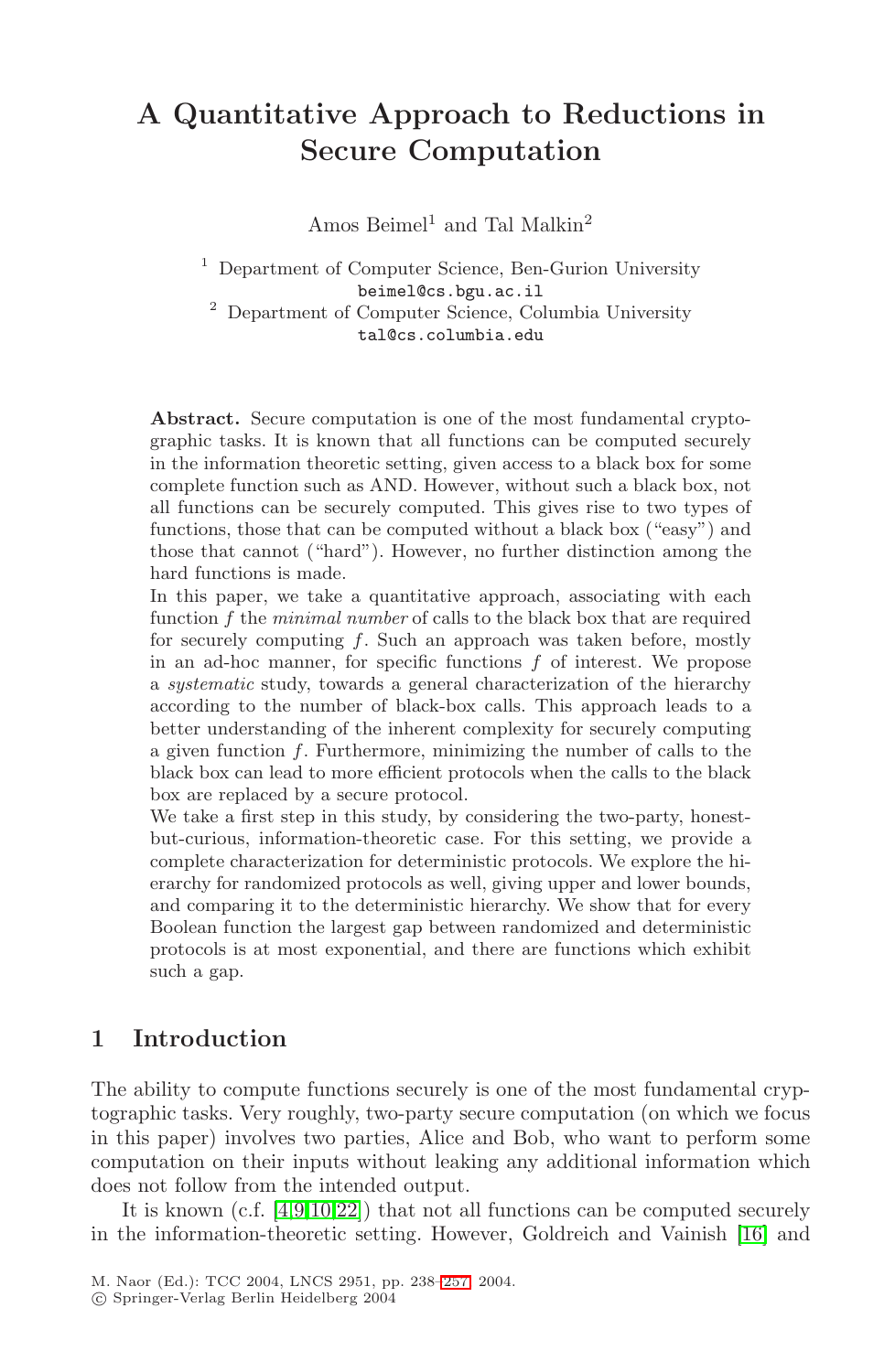Kilian [\[18\]](#page-18-0) proved that every function can be computed securely in the information theoretic setting, given a black box that computes some *complete* function, such as Oblivious Transfer or the AND function. This type of a reduction is useful, because the security of the protocol is automatically maintained (computationally) when the black box is replaced by any computationally secure implementation of the function (such implementations exist under computational  $assumptions$ ).<sup>1</sup> Moreover, such reductions provide a qualitative separation between "easy" functions that can be securely computed without calling the black box, and the "hard" functions which are the rest. Indeed, the notion of a reduction plays a central role at the heart of cryptographic foundations research (similarly to its central role in complexity theory). For example, black-box reductions between different cryptographic primitives were given in [\[6,11,12,19,7,](#page-18-0) [5,13](#page-18-0)[,21\]](#page-19-0).

A long line of research has focused on studying, in various settings, which functions belong to the "easy" category above, and which are "hard", as well as studying which functions are complete (which in some cases turned out to be the same as all hard functions). In particular, these questions have been answered (with full characterization) for Boolean functions [\[10\]](#page-18-0), in the two-party model  $[22,1,3]$  $[22,1,3]$ , and completeness results appear in  $[19,21,3,20]$  $[19,21,3,20]$  $[19,21,3,20]$ . However, these works do not give rise to a hierarchy of different degrees of hardness, as they do not distinguish among the different functions that can be computed with a specific complete (say AND) black box.

Such a hierarchy exists (for the information-theoretic reduction setting), by a result of Beaver  $[2]$ , showing that for all k, there are functions that can be securely computed with  $k$  executions of the AND black box but cannot be computed with  $k-1$  executions of the black box. We explore the hierarchy in this work.

Our Goals. In this paper, we propose to take a *quantitative* approach, classifying functions by *how many* calls to the black box are required to compute them securely. Minimizing the number of calls to the black box is especially desired as it can lead to more efficient protocols when the calls to the black box are replaced by a secure protocol. This problem was previously investigated in an ad-hoc manner, for specific functions of interest (e.g., different forms of OT). In most cases, only upper bounds on the number of calls were given. Two exceptions are Beaver [\[2\]](#page-18-0) who proved that securely computing n outputs of  $\binom{2}{1}$ OT with unrelated inputs requires at least n calls to  $\binom{2}{1}$ OT, and Dodis and Micali [\[14\]](#page-18-0) who proved that securely computing  $\binom{n}{1}$ OT requires at least  $n-1$  calls to  $\binom{2}{1}$ OT (see also [\[24\]](#page-19-0)).

We propose a systematic study of the quantitative approach to reductions in secure computation, towards a deeper understanding of the inherent complexity of securely computing functions. In particular, focusing for the sake of presentation on the AND black box, we ask the following questions:

**<sup>–</sup>** Is there a well-defined rich hierarchy of functions based on how many ANDs are required to securely compute them?

<sup>&</sup>lt;sup>1</sup> In this paper we consider the honest-but-curious model where modular composition is fairly straightforward. In the malicious model modular composition holds as well. See [\[8\]](#page-18-0) for definitions and results on modular composition in the malicious model.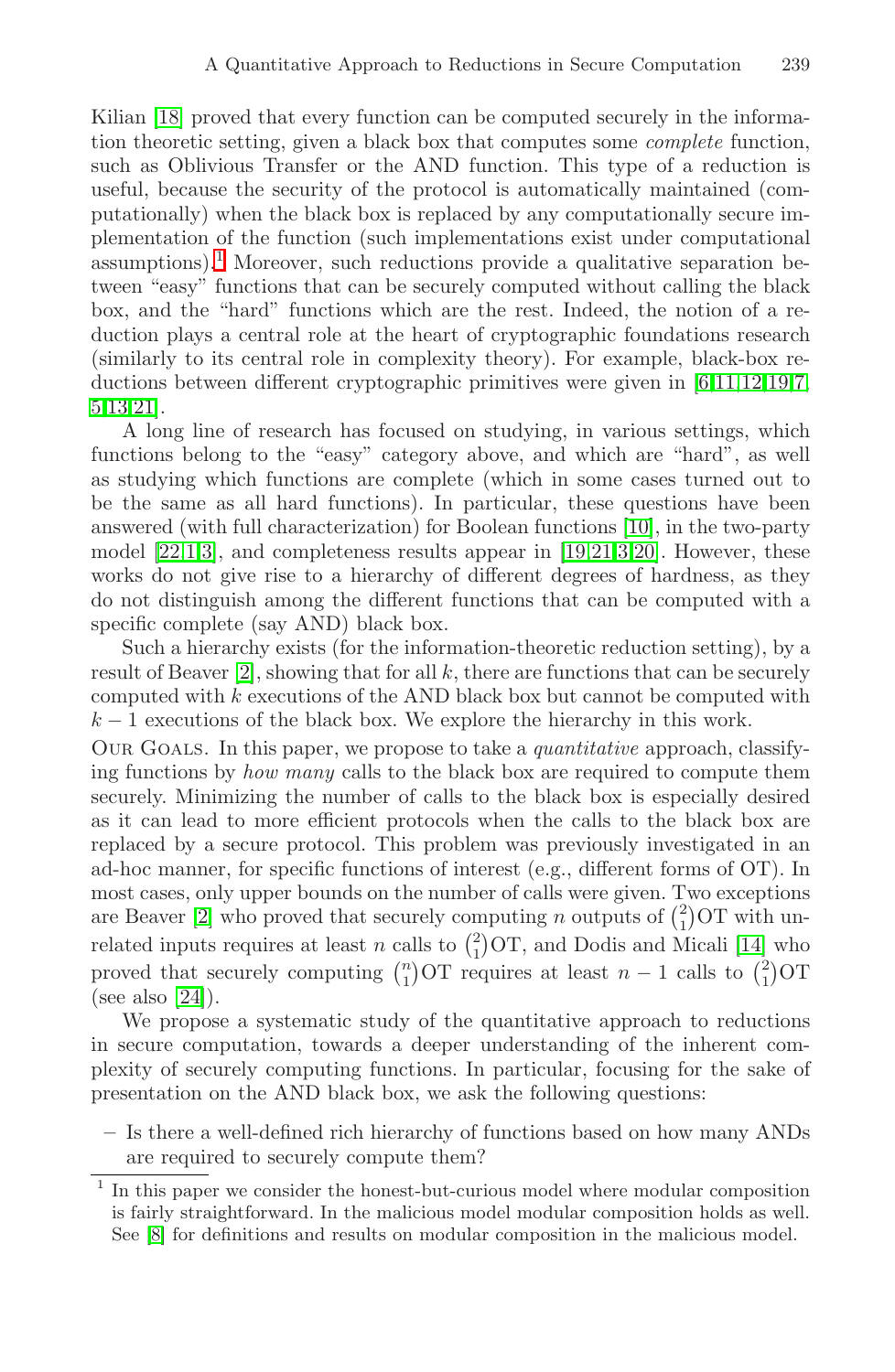- **–** Given a function, can we give upper bounds on how many ANDs suffice to securely compute it? Can we give lower bounds?
- **–** Can we give a combinatorial *characterization* of the functions with a certain minimal number of ANDs?

These problems are interesting in several settings. For the first problem, Beaver [\[2\]](#page-18-0) provided a negative answer (the hierarchy collapses) in the computational setting, and a positive answer in the information theoretic setting, for randomized protocols (and for randomized functions, as well). Recently, Ishai et al. [\[17\]](#page-18-0) proved that the hierarchy collapses in the random oracle model as well.

We note that by results of [\[16\]](#page-18-0), lower bounds on the number of ANDs imply circuit lower bounds, meaning that it would be very hard to prove super-linear lower bounds in *n* for functions of the form  $f : \{0,1\}^n \times \{0,1\}^n \rightarrow \{0,1\}.$ However, it would be very interesting to prove such linear lower bounds and to try to explore tighter connections with circuit complexity and communication complexity<sup>2</sup> of the functions.

Our Results. We start the investigation by studying the information-theoretic, two-party, honest-but-curious setting, where the output of the AND black box is received only by Alice. Unless otherwise noted, we also consider protocols with perfect correctness and security. For this setting we prove the following results: DETERMINISTIC PROTOCOLS. For deterministic protocols are we show:

**–** A complete combinatorial characterization of the minimal number of ANDs required to securely compute  $f$  (the characterization is a recursive one, based on the truth-table of  $f$ ).

For finite functions one can find the optimal protocol using our characterization. However, in general, our characterization does not lead to an efficient algorithm that determines how many ANDs are required to compute a function securely. This motivates the following results:

- **–** A simple, explicit upper bound on the number of ANDs required for f. This upper bound may be exponential in the size of the input.
- **–** For *Boolean* functions f we prove that the above upper bound is tight by showing a matching lower bound. This implies that for some functions, an exponential number of ANDs is necessary.

RANDOMIZED PROTOCOLS. For randomized protocols are we show:

**–** An exponential gap using randomization: There are functions for which the number of ANDs required in a randomized protocol is exponentially smaller than the number of ANDs required in a deterministic protocol. We further exhibit a tradeoff between the number of random bits used and the number of ANDs required for one such example (Inner Product) where there is an exponential gap.

 $^2$  Naor and Nissim [\[25\]](#page-19-0) give some connections between the communication complexity of a function and the communication complexity for securely computing the function. However, translating them into our model, the number of ANDs is exponential in the communication complexity.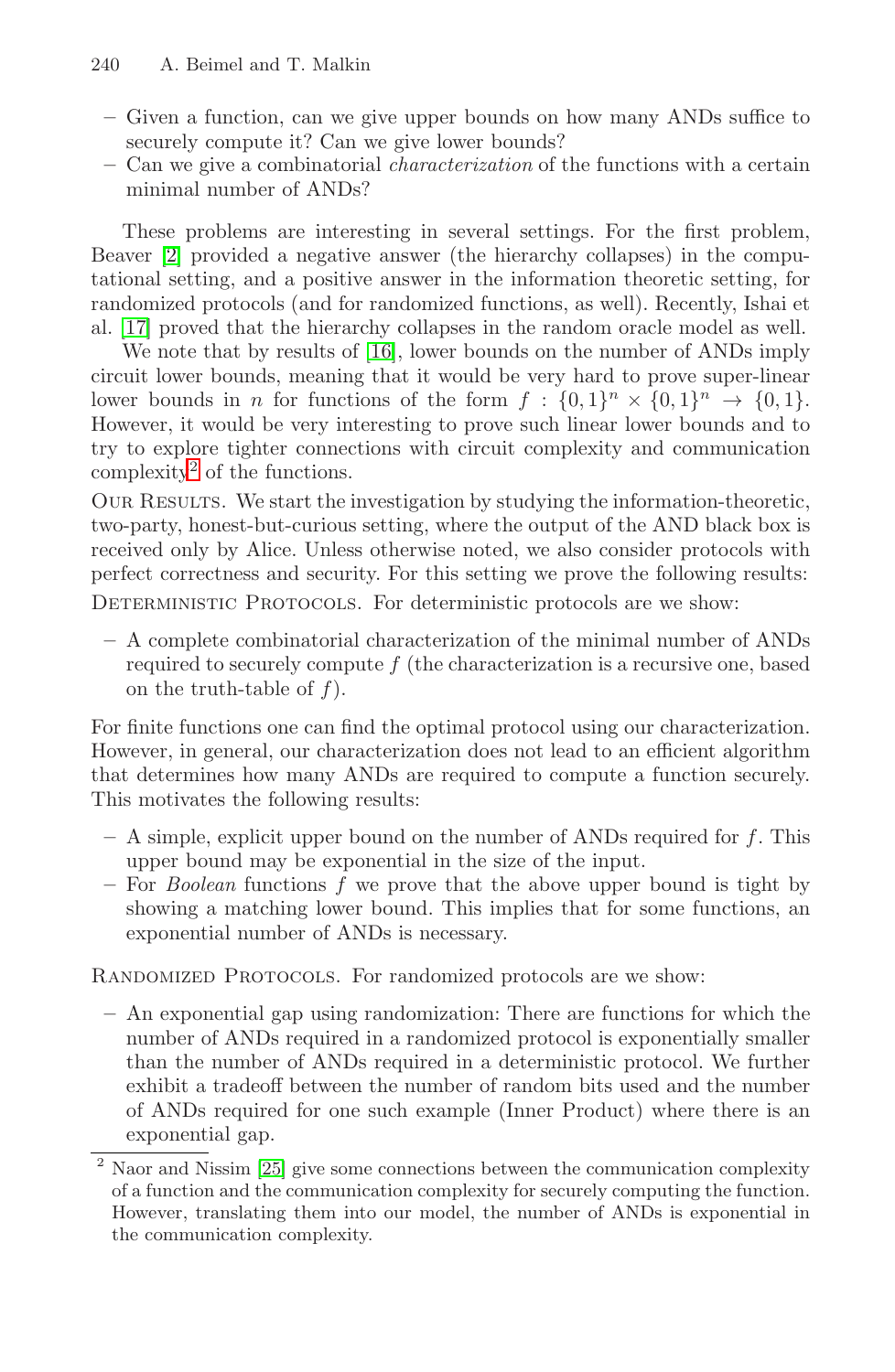- **–** A lower bound: We prove a lower bound, depending on the function truthtable, on the number of ANDs required by any secure randomized protocol. Using this lower bound, we prove that for Boolean functions the gap cannot be super exponential: For any randomized protocol with  $q$  ANDs, there is a deterministic protocol for the same function with at most  $2<sup>q</sup>$  ANDs.
- **–** Gap already with 4 ANDS: There is a function that can be securely computed by a randomized protocol with 4 ANDs, however, every deterministic protocol securely computing it requires at least 6 ANDs.
- **–** No gap with 1 AND: The functions that can be securely computed with one call to the AND black box are the same as in the deterministic case with one AND (for which an explicit characterization is given).
- **–** Gap between perfect and non-perfect protocols: There are functions that require at least a linear (in the input length) number of ANDs for any perfect (randomized) protocol, but can be computed with  $k$  ANDs (for any  $k$ ), achieving a protocol with  $1/2^k$  probability of error and statistical distance.
- **–** Lower bound for non-perfect protocols: We show that the one-way randomized communication complexity in the shared-randomness model is a lower bound for the number of ANDs required by non-perfect protocols.

Extensions to Other Models and Complete Functions. As explained earlier, we choose the simplest model of secure computation to consider our quantitative approach. Some of our results carry over directly to other models, and some questions still remain open in the other models. We hope that our paper would be a starting point for further research which will clarify the situation in more complex models as multi-party protocols, and the protocols that are secure against malicious parties.

Specifically, only Alice gets the output of the function while Bob should not learn any information on the input of Alice. This one-sided model is the correct model when considering *malicious* two-party secure computation where the first party to get the output can quit the protocol preventing the other party from getting the output. In the honest-but-curious model, the one-sidedness of the output is not the only possibility; we choose it since we want the simplest model. Some results on the two-sided model, where Alice gets an output  $f^{\text{Alice}}$ and Bob gets an output  $f<sup>Bob</sup>$ , appear in the full version of this paper.

Furthermore, we state all our results counting the number of ANDs needed. However, every finite function (a function with a constant number of inputs) can be computed securely using a constant number of ANDs, and the AND function can be computed with one call to any complete function (this is implied by results of [\[3\]](#page-18-0)). So, the results of this paper carry to every finite complete function, up to a constant factor. For example, the  $\binom{2}{1}$ OT function can be computed securely with two ANDs. Thus, all lower bounds on the number of ANDs translate into the same lower bounds on the number of  $\binom{2}{1}$ OT up-to a factor of 2.

Circuit Complexity vs. Number of ANDs in Secure Computation. As explained above the circuit complexity of a function  $f: \{0,1\}^n \times \{0,1\}^n \rightarrow \{0,1\}$ provides an upper bound on the number of ANDs required for secure computation of f by a randomized protocol. It might seem tempting to think that the circuit complexity characterizes the number of ANDs. However, this is not true.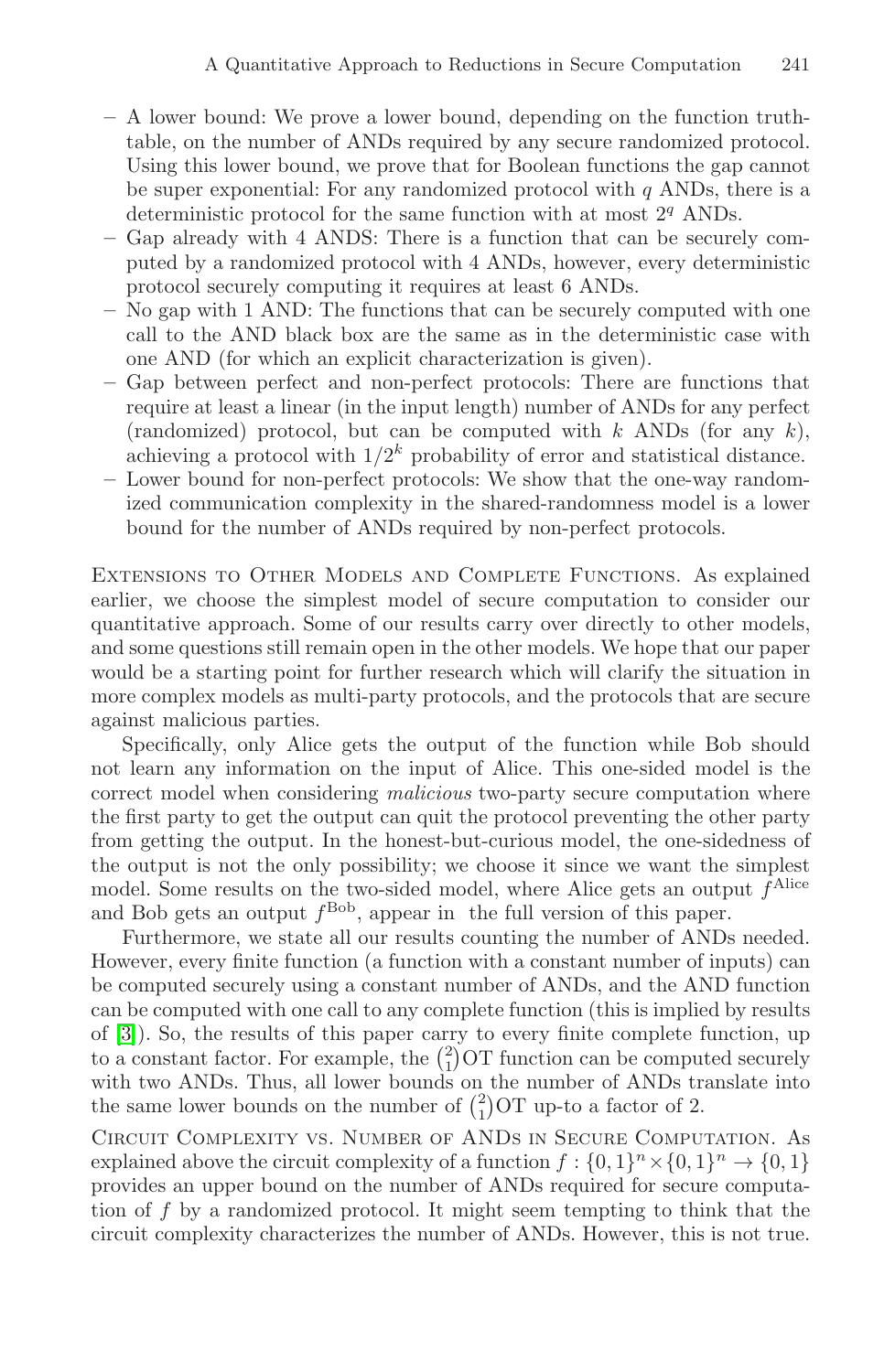There are functions with high circuit complexity which require few or no ANDs. For example, f can be a function only of Alice's input with high circuit complexity which Alice can compute securely without any communication or calls to the AND black box. Furthermore, our results show that circuit complexity does not characterizes the number of ANDs required to securely compute a function by a deterministic protocol (this number of ANDs can be larger or smaller than the circuit complexity).

# **2 Preliminaries**

In this section we define one-sided information-theoretic secure two-party computation in the honest-but-curios model. In our definition we allow the parties to execute a black box to a pre-defined function.

PROTOCOLS. We consider a two-party protocol with a pair of parties (Turing Machines), Alice and Bob. They have an access to a black box BB which computes some function BB :  $D_1 \times D_2 \rightarrow D_3$ . Briefly, on *inputs*  $(x, y)$ , where x is a private input for Alice and y a private input for Bob, and *random inputs*  $(r_A, r_B)$ , where  $r_A$  is a private random tape for Alice and  $r_B$  is a private random tape for Bob, protocol (Alice, Bob) computes its output in a sequence of rounds of three types: Alice's rounds, Bob's rounds, and black-box rounds. In an Alice's round (respectively, Bob's round) only Alice (respectively, only Bob) is active and sends a message (i.e., a string) that will become an available input to Bob (respectively, to Alice) in the next round. In a black-box round Alice puts a value  $a \in D_1$  to a register and Bob puts a value  $b \in D_2$  to a register. In the end of this round Alice gets the value  $BB(a, b)$  in a third register, and Bob gets no information. A computation of Alice and Bob ends in a round in which Alice computes a private *output*. In this paper we focus on an AND black box, where AND:  $\{0, 1\} \times \{0, 1\} \rightarrow \{0, 1\}$  and  $AND(a, b) = a \wedge b$ .

TRANSCRIPTS, VIEWS, AND OUTPUTS. Letting  $E$  be an execution of protocol (Alice, Bob) on inputs  $(x, y)$  and random inputs  $(r_A, r_B)$ , we make the following definitions:

- **–** The *transcript* of E consists of the sequence of messages exchanged by Alice and Bob, and is denoted by  $\text{TRANS}(x, r_A, y, r_B);$
- **–** The *black-box outputs* of E consists of the outputs of the black box during the execution of the protocol, and is denoted by  $\text{BLACK-BOX}(x, r_A, y, r_B);$
- **–** The *view of Alice* consists of the quadruplet

$$
(x, r_A, \text{TRANS}(x, r_A, y, r_B), \text{BLACK-BOX}(x, r_A, y, r_B)),
$$

and is denoted by VIEW<sub>Alice</sub> $(x, r_A, y, r_B);$ 

– The *view of Bob* consists of  $(y, r_B, \text{TRANS}(x, r_A, y, r_B))$ , and is denoted by VIEW<sub>Bob</sub> $(x, r_A, y, r_B)$ .

We consider the random variables  $\text{TRANS}(x, \cdot, y, r_B)$ ,  $\text{TRANS}(x, r_A, y, \cdot)$ , and TRANS $(x, \cdot, y, \cdot)$ , respectively obtained by randomly selecting  $r_A$ ,  $r_B$ , or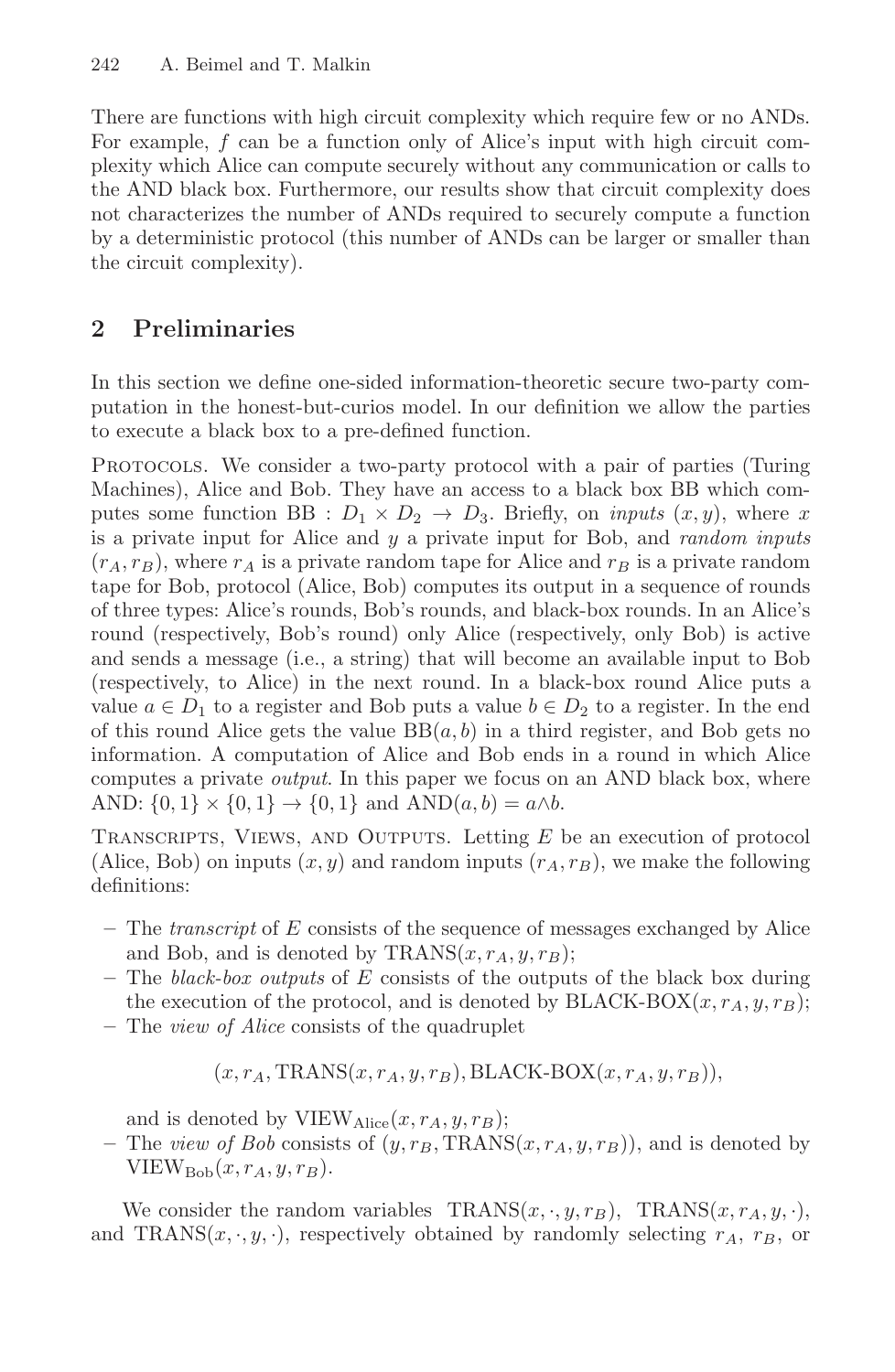both, and then outputting  $\text{TRANS}(x, r_A, y, r_B)$ . We also consider the similarly defined random variables for  $VIEW_{Alice}$  and  $VIEW_{Bob}$ .

In the model we consider, the two-party honest-but-curious model, each party is curious, that is, it may try to deduce as much information possible from its own view of an execution about the other's private input. However, each party is honest, that is, it scrupulously follows the instructions of the protocol. In such conditions, it is easy to enforce the correctness condition (for securely computing a function  $f$ ), but not necessarily the privacy conditions. Note that, unlike secure computation in the malicious model, in the honest-but-curious model we can separate the security requirement into two separate requirements: correctness and privacy.

In the following definition we consider partial functions  $f : A \times B \to C \cup \{*\},$ where A, B and C are some finite sets and  $* \notin C$ . If  $f(x, y) = *$  then we say that f is undefined on  $x, y$ . The reason that we consider partial functions is that in Section [3](#page-7-0) we use them to characterize the number of ANDs required to securely compute fully-defined functions. To define the privacy in a protocol we consider the *statistical distance* between two distributions  $Y_0, Y_1$  which is defined by  $DIST(Y_0, Y_1) = \frac{1}{2} \sum_y |Pr[Y_0 = y] - Pr[Y_1 = y]|.$ 

**Definition 1 (Secure Computation).** *Let*  $f : A \times B \to C \cup \{*\}$  *be a function,* and  $0 \leq \epsilon, \delta \leq 1$ . A protocol (Alice, Bob)  $(\epsilon, \delta)$ -securely computes f, if the *following conditions hold:*

Correctness. For every  $x \in A$  and every  $y \in B$ , if  $f(x, y) \neq *$ , then the proba*bility that the output of Alice with* VIEW<sub>Alice</sub> $(x, \cdot, y, \cdot)$  *is*  $f(x, y)$  *is at least*  $1 - \epsilon$ , where the probability is taken over  $r_A$  and  $r_B$ .

Bob's Privacy.  $\forall x \in A, \forall y_0, y_1 \in B, \forall r_A, \text{ if } f(x, y_0) = f(x, y_1) \neq * \text{ then}$ 

 $\text{DIST}(\text{VIEW}_{\text{Alice}}(x, r_A, y_0, \cdot), \text{VIEW}_{\text{Alice}}(x, r_A, y_1, \cdot)) < \delta.$ 

Alice's Privacy.  $\forall x_0, x_1 \in A, \forall y \in B, \forall r_B, \text{ if } f(x_0, y) \neq * \text{ and } f(x_1, y) \neq *$ *then*

 $\text{DIST}(\text{VIEW}_{Bob}(x_0, \cdot, y, r_B), \text{VIEW}_{Bob}(x_1, \cdot, y, r_B)) \leq \delta.$ 

*A protocol* securely computes f *if it* (0, 0)*-securely computes* f*. In this case, we also say that the protocol computes* f *with perfect security. A protocol is* deterministic *if Alice's and Bob's moves in the protocol do not depend on their random inputs.*

Notice that the requirements in Alice's privacy and in Bob's privacy are not symmetric. We require that Alice's privacy is protected for all inputs where  $f$ is defined. As Alice learns the output of  $f$ , we require that Bob's privacy is protected only when  $f(x, y_0) = f(x, y_1) \neq *$ .

The main measure we consider is the number of calls to the black box during a protocol.

**Definition 2 (Number of ANDs).** *The number of calls to the AND black box in a protocol is the maximum over the inputs* x and y and random inputs  $r_A$  and  $r_B$  *of the number of black-box rounds in the execution with* x, y,  $r_A$ , and  $r_B$ .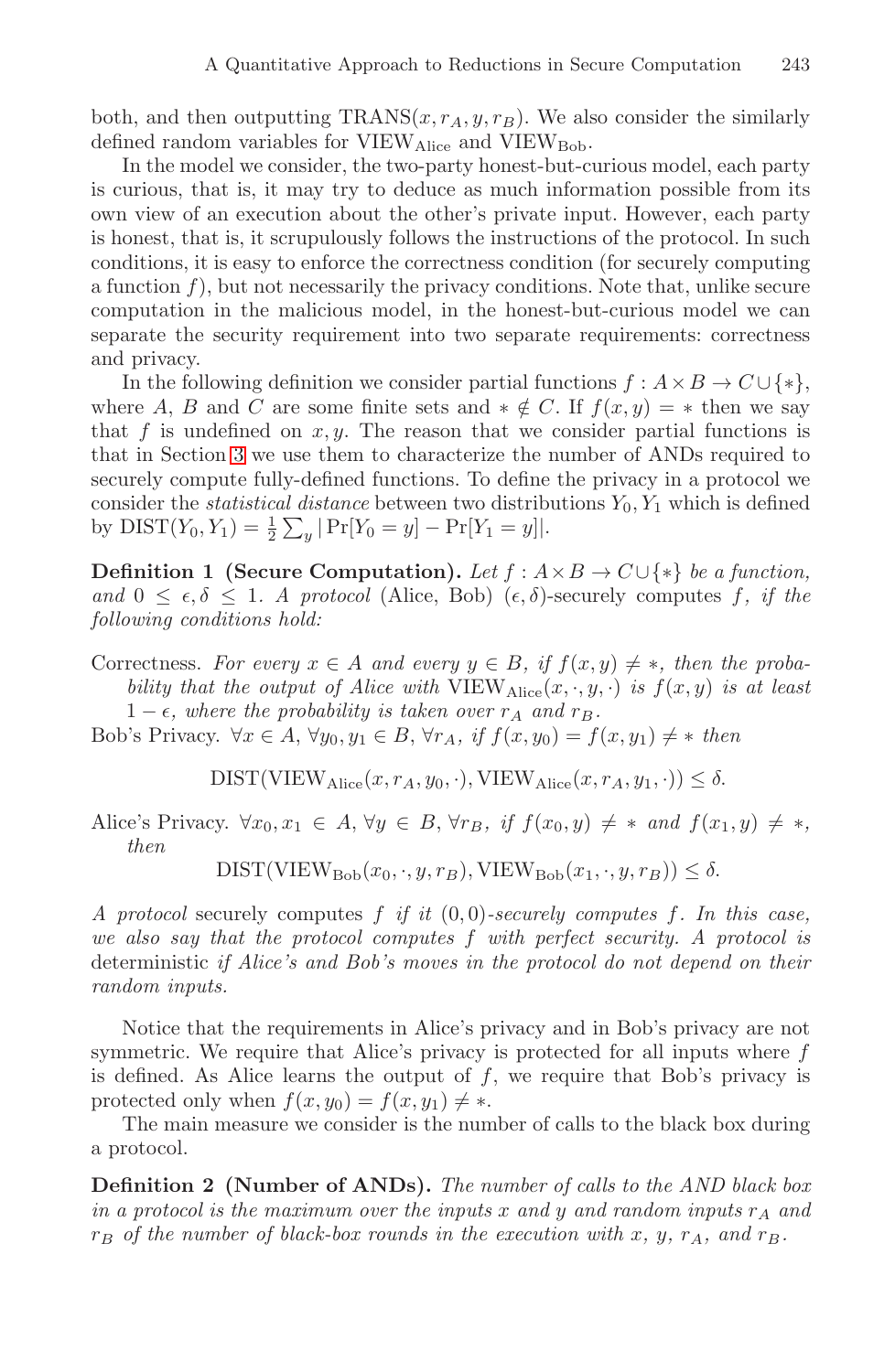<span id="page-6-0"></span>Beimel, Micali, and Malkin [\[3\]](#page-18-0), following Kushilevitz [\[22\]](#page-19-0), characterize which functions can be computed securely without any calls to the AND black box. Their characterization uses the following notation and definitions. We represent a function  $f: A \times B \to C \cup \{*\}$  by a matrix  $M_f$  whose rows are labeled by the elements of A, columns are labeled by the elements of B, and  $M_f(x, y) = f(x, y)$ .

**Definition 3 (Insecure Minor).** *A matrix contains an insecure minor if there are*  $x_0, x_1, y_0, y_1$  *such that*  $M(x_0, y_0) = M(x_0, y_1) \neq *, M(x_1, y_0), M(x_0, y_1) \neq *,$ *and*  $M(x_1, y_0) \neq M(x_0, y_1)$ *.* 

The following theorem of [\[3\]](#page-18-0) states that a function can be computed securely without ANDs iff it does not contain an insecure minor.

**Theorem 1 ([\[3\]](#page-18-0)).** *The function* f *can be computed by a perfectly-secure randomized protocol with* 0 *ANDs if and only if the function* f *can be computed by a deterministic protocol with* 0 *ANDs if and only if* M<sup>f</sup> *does not contain an insecure-minor.*

The next definition is helpful for characterizing the number of required ANDs, by defining a relation on the columns of the matrix  $M_f$ .

**Definition 4 ([\[22\]](#page-19-0)).** *The relation*  $\sim_C$  *on the columns of a matrix* M *is defined as follows:*  $y, y' \in B$  *satisfy*  $y \sim_C y'$  *if there exists some*  $x \in A$  *such that*  $M(x,y) = M(x,y') \neq *$ . The equivalence relation  $\equiv_C$  on the columns of M *is defined as the transitive closure of the relation*  $\sim_C$ *. That is,*  $y \equiv_C y'$ *, for*  $y, y' \in B$ , if there are  $y_1, \ldots, y_\ell$  such that  $y \sim_C y_1 \sim_C y_2 \sim_C \ldots \sim_C y_\ell \sim_C y'.$ 

In the rest of this section we prove various properties of secure protocols used throughout the paper. We next relate the number of ANDs required to securely compute a function, to the number of ANDs required to securely compute the functions restricted to each equivalence class. The proof of the following lemma appears in the full version of the paper.

**Lemma 1.** Let  $f : A \times B \to C \cup \{*\}$  be a function, let  $B_1, \ldots, B_k$  the equivalence *classes of the relation*  $\equiv_C$ *, and define*  $f_i : A \times B_i \to C \cup \{*\}$  *as the restriction of* f *to* B<sup>i</sup> *The function* f *can be computed securely by a randomized protocol (respectively, deterministic protocol) with* q *ANDs if and only if each function* f<sup>i</sup> *can be computed securely by a randomized protocol (respectively, deterministic protocol) with* q *ANDs.*

For the results in this paper, we need the following standard result. Informally, the lemma asserts that if the columns of  $M_f$  are equivalent then in perfectly-secure protocols no information is disclosed by the communication, and all the information that Alice needs to compute the function is passed through the outputs of the black box alone.

**Lemma 2.** Let  $f : A \times B \to C$  be a function s.t. all columns of  $M_f$  are equivalent *and let* c *be any communication transcript that can be exchanged between Alice* and Bob in a protocol with perfect privacy. Then for every  $x, x' \in A$  and every  $y, y' \in B$  *it holds that*  $Pr[c = TRANS(x, \cdot, y, \cdot)] = Pr[c = TRANS(x', \cdot, y', \cdot)],$ *where the probability is taken over the random inputs of Alice and Bob.*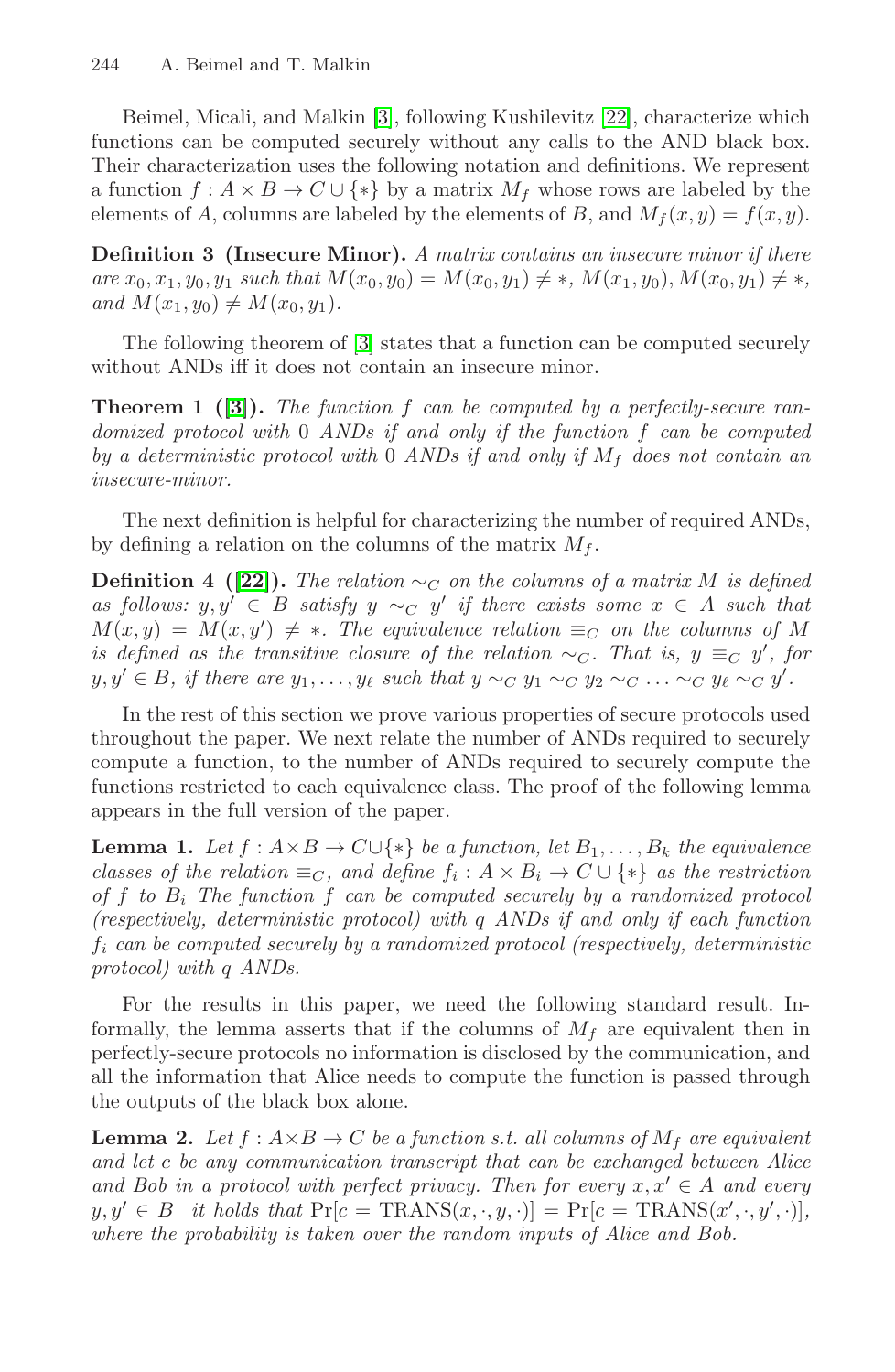<span id="page-7-0"></span>The proof of Lemma [2](#page-6-0) is omitted. Recall that in any deterministic protocol, for every  $x, y$  there is one possible communication transcript. Thus, by Lemma [2,](#page-6-0) if all the columns of  $M_f$  are equivalent, then the same transcript will be exchanged for every pair of inputs. Thus, in deterministic protocols Alice and Bob can discard the communication and only execute the AND black boxes.

**Lemma 3.** Let  $f : A \times B \to C$  be a function s.t. all columns of  $M_f$  are equiv*alentIn every deterministic secure protocol there is exactly one communication transcript that is exchanged between Alice and Bob for all inputs* x, y*.*

### **3 Deterministic Protocols**

In this section we examine how many ANDs are needed to compute a function securely by a deterministic protocol. We start by giving an exact characterization of the functions that can be securely computed by deterministic protocols with  $q$  ANDs. This characterization proves that there is a complete hierarchy of functions according to the number of ANDs. In particular, we establish that every function can be computed securely by a deterministic protocol provided that enough ANDs are executed. This should be contrasted to the malicious model where it is known that randomization is required [\[14\]](#page-18-0).

For finite functions one can find the optimal protocol using our characterization. However, in general, our characterization does not lead to an efficient algorithm that determines how many ANDs are required to compute a function securely. Therefore, in Theorem [3](#page-9-0) we give a simple and explicit upper bound on the number of ANDs that are required. Finally, we show in Theorem [4](#page-9-0) that this upper bound is tight for Boolean functions. We note that our upper bound seems to be impractical since the number of ANDs can be exponential in the length of the input. However, at least for Boolean functions, our lower bound proves that this is unavoidable if we consider deterministic protocols.

To characterize what can be done with  $q$  ANDs by a deterministic protocol, we note that first Alice and Bob call the AND black box once, and then execute a protocol with  $q - 1$  ANDs to compute a related function described in Figure [1.](#page-8-0) For the first execution there are sets  $A_1 \subseteq A$  and  $B_1 \subseteq B$  such that Alice gets output one from the AND black box if and only if  $x, y \in A_1 \times B_1$ . We have two requirements: (1) Alice does not learn any extra information from the output of the first AND black box, and (2) Alice and Bob can compute the following function  $f_{A_1,B_1}$  using  $q-1$  ANDs. Formally, given a function f:  $A \times B \to C \cup \{*\}$  and two sets  $A_1 \subseteq A$  and  $B_1 \subseteq B$  we define a function  $f_{A_1,B_1}: (A\cup (A_1\times\{1\}))\times B\to C\cup\{*\},$  described in Figure [1,](#page-8-0) as follows:

- 1.  $f_{A_1,B_1}(x,y) = f(x,y)$  for every  $x \in A \setminus A_1$  and every  $y \in B$ .
- 2.  $f_{A_1,B_1}(x,y) = f(x,y)$  for every  $x \in A_1$  and every  $y \in B \setminus B_1$ .
- 3.  $f_{A_1,B_1}(x,y) = *$  for every  $x \in A_1$  and every  $y \in B_1$ .
- 4.  $f_{A_1,B_1}(\langle x,1\rangle,y)=*$  for every  $x\in A_1$  and every  $y\in B\setminus B_1$ .
- 5.  $f_{A_1,B_1}(\langle x,1\rangle,y) = f(x,y)$  for every  $x \in A_1$  and every  $y \in B_1$ .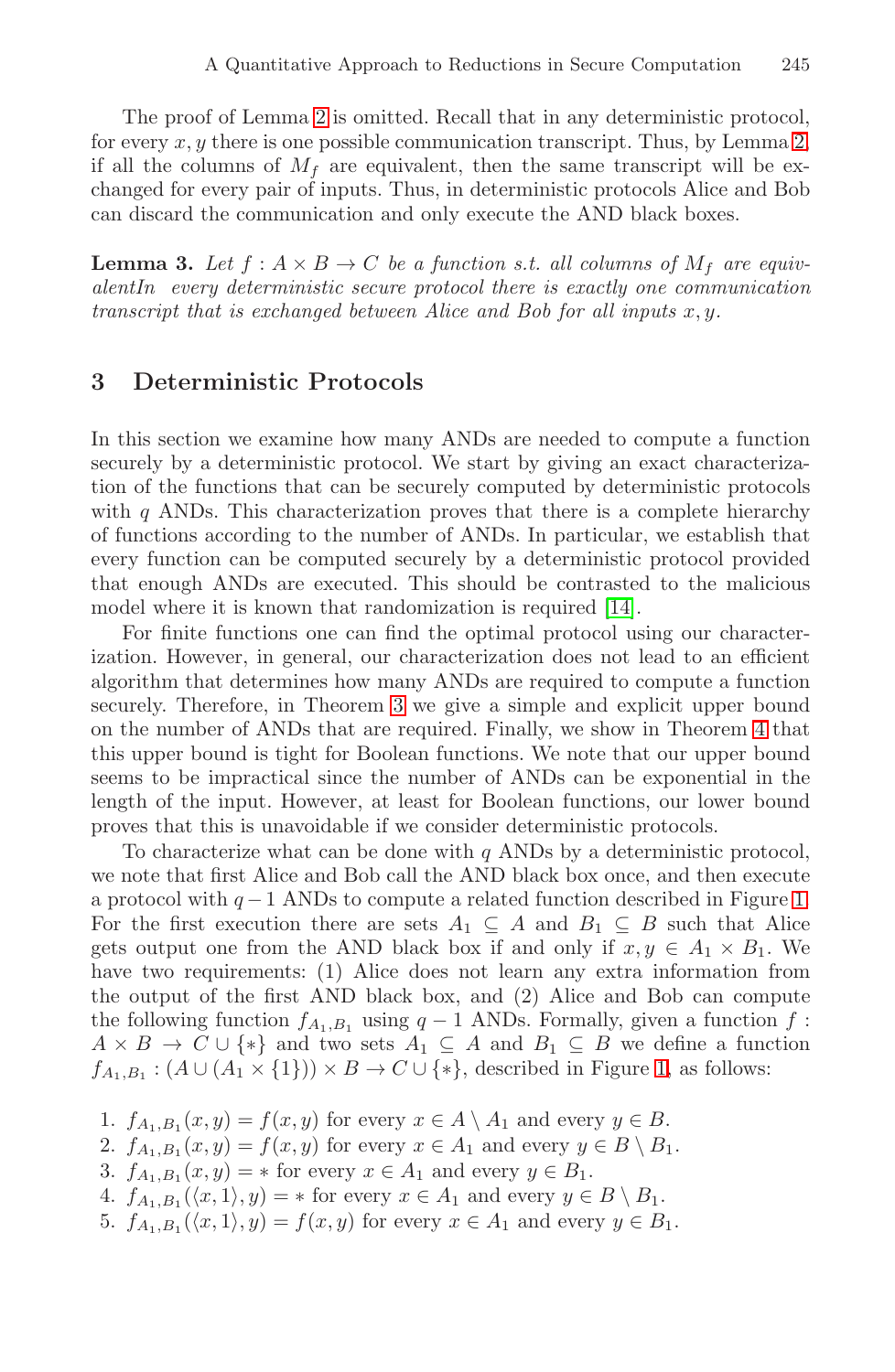<span id="page-8-0"></span>

**Fig. 1.** The matrices of the functions f and  $f_{A_1,B_1}$ . The numbers in the description of  $f_{A_1,B_1}$  refer to the different cases in its definition.

**Theorem 2.** *Let*  $f : A \times B \to C \cup \{*\}$  *be a function such that all columns of*  $M_f$ *are equivalent according to*  $\equiv_C$ *. The function* f *can be computed securely with* q calls to the AND black box if and only if there are sets  $A_1 \subseteq A$  and  $B_1 \subseteq B$ *such that the following two requirements hold:*

- *1. For every*  $x \in A_1$ *, every*  $y_0 \notin B_1$ *, and every*  $y_1 \in B_1$  *such that*  $f(x, y_0), f(x, y_1) \neq *$  *it holds that*  $f(x, y_0) \neq f(x, y_1)$ *, and*
- 2. The function  $f_{A_1,B_1}$  *can be computed securely with*  $q-1$  *calls to the AND black box.*

*Proof.* We first prove that the above conditions are sufficient. Assume the conditions hold. The secure protocol for computing  $f$  proceeds as follows:

- Alice and Bob call the AND black box where Alice puts 1 iff  $x \in A_1$  and Bob put 1 iff  $y \in B_1$ .
- Alice and Bob execute the secure protocol for  $f_{A_1,B_1}$  with  $q-1$  calls to the AND black box, where Bob's input is y and Alice's input is  $\langle x, 1 \rangle$  if the AND output is 1 and  $x$  otherwise.
- Alice's output is the output of the protocol for  $f_{A_1,B_1}$ .

We first argue that the protocol is correct. On one hand, if the output of the AND black box is 1, then  $x \in A_1$  and  $y \in B_1$ . Thus, by the definition of  $f_{A_1,B_1}$  it holds that  $f_{A_1,B_1}(\langle x,1\rangle,y)=f(x,y)$ , and the output of the protocol is correct. On the other hand, if the output of the AND black box is 0, then either  $x \notin A_1$  or  $y \notin B_1$ . Thus,  $f_{A_1,B_1}(x,y) = f(x,y)$ , and the output of the protocol is correct. Note that the protocol never tries to evaluate  $f_{A_1,B_1}$  on inputs where it is not defined.

To argue that the protocol is perfectly-secure, first note that Bob gets no messages during the first step of the protocol, and he does not get any information from the black box. This guarantees Alice's Privacy. To argue about Bob's privacy, note that Alice learns information about y from the first call to the AND black box only if  $x \in A_1$ . In this case, by Condition 1, Alice learns if  $y \in B_1$ from the output of the function  $f$  itself. Thus, this step is secure, and Alice is allowed to know the output of the black box and the output of  $f_{A_1,B_1}$  which as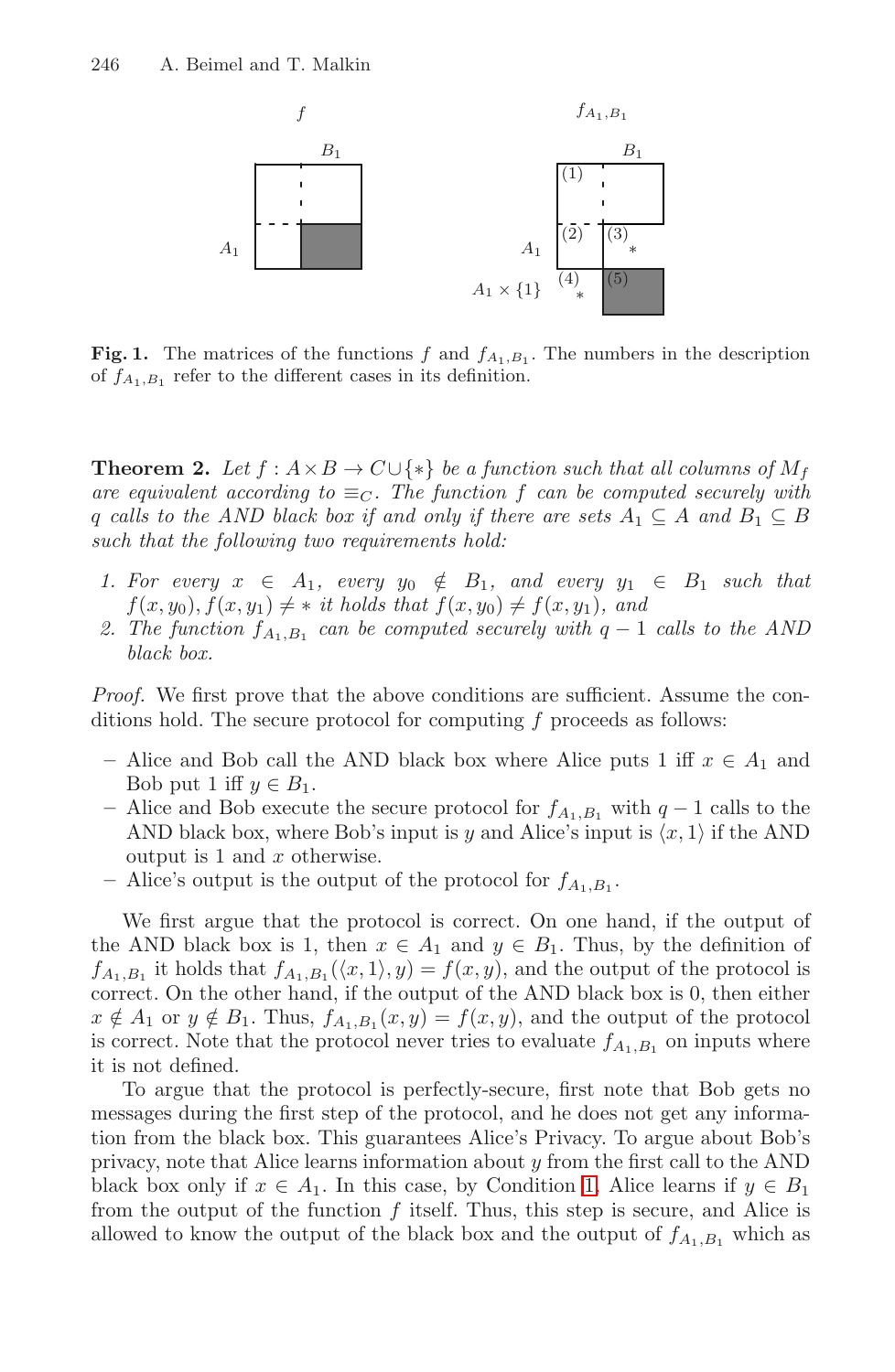<span id="page-9-0"></span>argued is equal to the desired output of f. Finally, as the protocol for  $f_{A_1,B_1}$  is secure, the entire protocol for  $f$  is secure.

We next prove that the conditions of the theorem are necessary. Assume that f can be computed securely with  $q$  ANDs. By Lemma [3,](#page-7-0) we can assume w.l.o.g. that Alice and Bob do not exchange any messages, and all information Alice gets is through the outputs of the calls to the AND black boxes. Let  $A_1$  and  $B_1$ be the sets of inputs of Alice and Bob respectively for which they put 1 to the first call to the AND black box. Condition [1](#page-8-0) must hold or otherwise Alice learns extra information from the answer of the first AND. As for Condition [2,](#page-8-0) we can use the following protocol to compute  $f_{A_1,B_1}$  securely with  $q-1$  ANDs: Alice and Bob execute the protocol for  $f$  with the following two changes: (1) If Alice's "real" input is  $\langle x, 1 \rangle$  for  $x \in A_1$  then she replaces it by the input x, and (2) the first call to the AND black box is not executed. Instead, Alice simulates it by considering its output as 1 if her input is  $\langle x, 1 \rangle$  and 0 otherwise. The rest of the protocol is executed without any changes. As the protocol for  $f$  uses  $q$  ANDs, and Alice and Bob do not use the first AND, the resulting protocol for  $f_{A_1,B_1}$ uses  $q - 1$  ANDs as required.

Our next theorem gives a simple upper bound on the number of ANDs required to compute a function securely. The proof of this upper-bound gives a simple secure protocol for computing the function.

**Theorem 3.** Let  $f : A \times B \to C \cup \{*\}$  be a function. The function f can be *computed securely by a deterministic protocol with*  $|A| \log |C|$  *ANDs.* 

*Proof.* First assume that f is Boolean, i.e.,  $C = \{0, 1\}$ . We next describe a protocol which uses  $|A|$  ANDs. Assume the input of Alice is x and the input of Bob is y. For every  $z \in A$ , Alice and Bob execute the AND black box, where Alice puts 1 to the AND if  $x = z$  and 0 otherwise, and Bob puts  $f(z, y)$ to the AND. Alice outputs the output of the AND corresponding to  $x$ , that is, AND(1,  $f(x, y) = f(x, y)$  as required. Bob does not gain any information during this protocol (since there is no communication and only Alice gets the output of the black box) and Alice only gains  $f(x, y)$ .

If  $|C| > 2$ , then we consider the binary representation of  $f(x, y)$  (of length exactly  $\lceil \log |C| \rceil$ , and execute the above protocol for every bit of  $f(x, y)$ .  $\Box$ 

The following theorem shows that the upper bound of Theorem 3 is tight for every Boolean function. In the theorem we assume that there is some  $y_0$  such that  $f(x, y_0) = 0$  for every  $x \in A$ . This assumption is without loss of generality since Alice learns the output of the protocol and knows  $x$ , thus she can use any renaming of the outputs in every row.

**Theorem 4.** Let  $f : A \times B \rightarrow \{0, 1\}$  be a Boolean function such that all the rows *of*  $M_f$  *are distinct and non-constant, there is some*  $y_0 \in B$  *such that*  $f(x, y_0) = 0$ *for every*  $x \in A$ *, and all of its columns are equivalent according to*  $\equiv_C$ *. Then, every deterministic protocol computing* f *securely must use at least* |A| *ANDs.*

*Proof.* Fix any deterministic protocol that computes f securely. By Lemma [3,](#page-7-0) we can assume, without loss of generality, that Alice and Bob do not exchange any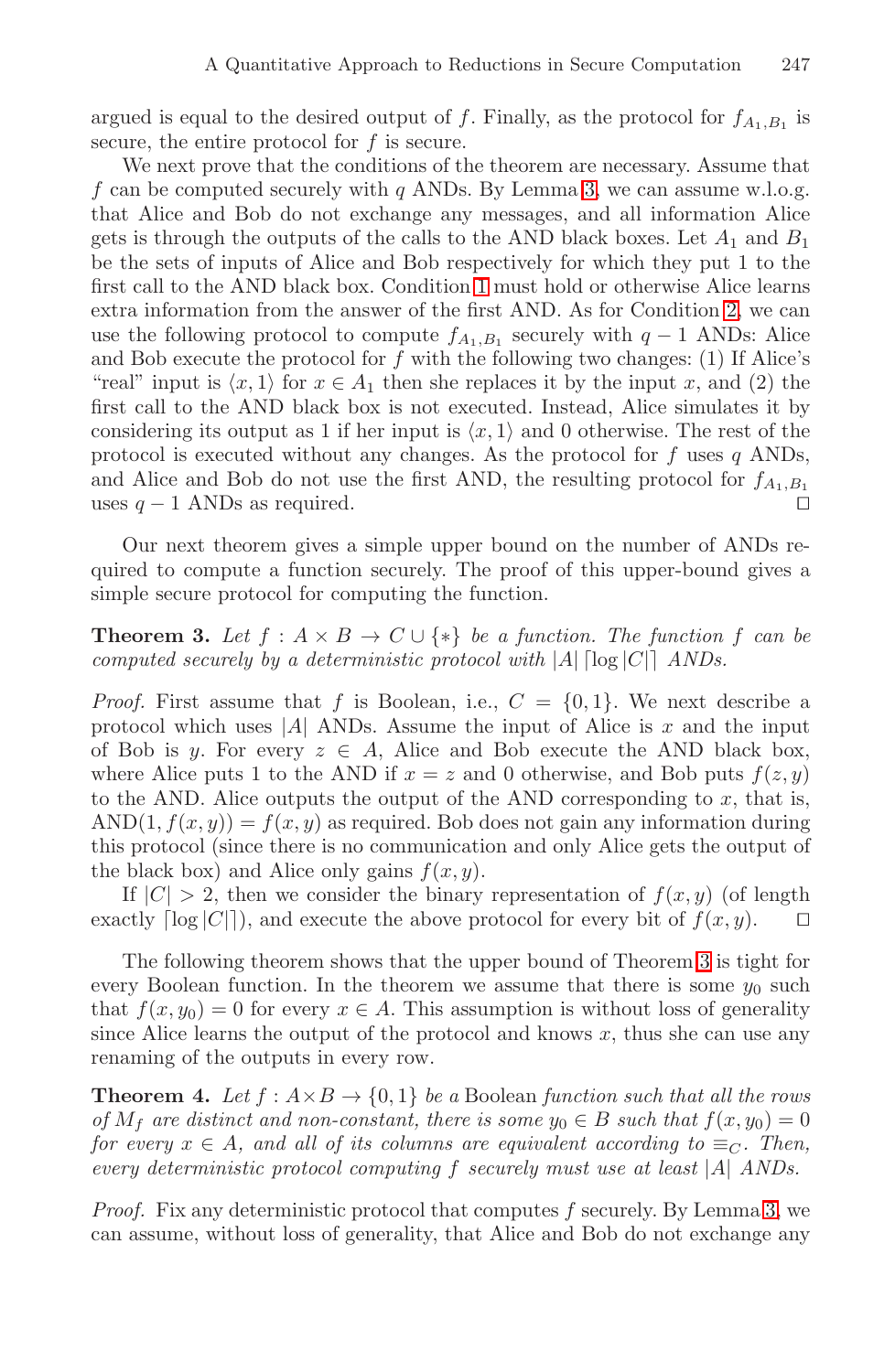messages and the view of Alice includes her input and the outputs of the black box. Consider any  $x \in A$ . Since f is Boolean there are exactly two views Alice should see given x: one view for every y such that  $f(x, y) = 0$  and another view for every y such that  $f(x, y) = 1$ . For every x, consider the first black-box call where Alice can get two different answers. As argued above one output corresponds to the case where  $f(x, y) = 0$  and the other output corresponds to the case where  $f(x, y) = 1$ . Thus, Alice can deduce the output of the function  $f(x, y)$  from this black-box answer and, therefore, we say that this is the significant call to the AND black box for x.

Assume, towards contradiction, that for two different  $x_0, x_1 \in A$  the significant call is the same. Recall that  $f(x_0, y_0) = f(x_1, y_0) = 0$ , and since the rows corresponding to  $x_0$  and  $x_1$  are not the same, there is some  $y_1$  such that, w.l.o.g.,  $f(x_0, y_1) = 0$  while  $f(x_1, y_1) = 1$ . Bob has to put the same value to this significant call when he holds  $y_0$  and  $y_1$  or Alice would learn information when she holds  $x_0$ . This means that Alice cannot compute the correct value of  $f(x_1, y_0)$ or  $f(x_1, y_1)$  since in both cases she gets the same information, contradiction.

To conclude, for every  $x \in A$  there is a unique significant call to the AND black box, thus, there are at least  $|A|$  calls to the AND black box.  $\square$ 

In the protocol implied by Theorem [3,](#page-9-0) Alice is non-adaptive as her inputs to the AND black box depend only on her input and not on the outputs of previous AND black boxes. In Theorem [4](#page-9-0) we prove that for Boolean functions this is optimal. However, the protocol implied by Theorem [2](#page-7-0) is adaptive, and for non-Boolean functions adaptively does help (namely the bound is not tight), as shown in the following example. Consider the function  $f : \{0, 1, 2\} \times \{0, 1, 2, 3\} \rightarrow$  $\{0, 1, 2\}$  described in Figure 2. We next describe a secure protocol for f which



**Fig. 2.** The functions f and  $f_{A_1,B_1}$ .

uses two ANDs. For the first AND, Alice puts 1 if  $x \in A_1 = \{1, 2\}$  and Bob puts 1 if  $y \in B_1 = \{2, 3\}$ . After this AND Alice and Bob need to securely compute the function  $f_{A_1,B_1}$  described in Figure 2. Computing  $f_{A_1,B_1}$  is done using a second AND where Alice puts 1 if  $x \in A_2 = \{0, 1, \langle 2, 1 \rangle\}$  and Bob puts 1 if  $y \in B_2 = \{1,3\}$ . After this AND, Alice can deduce the output of f from her input and the outputs of the ANDs. In this protocol Alice is adaptive; with input 1, for example, she puts 1 to the second AND if the output of the first AND was 0 and she puts 0 otherwise.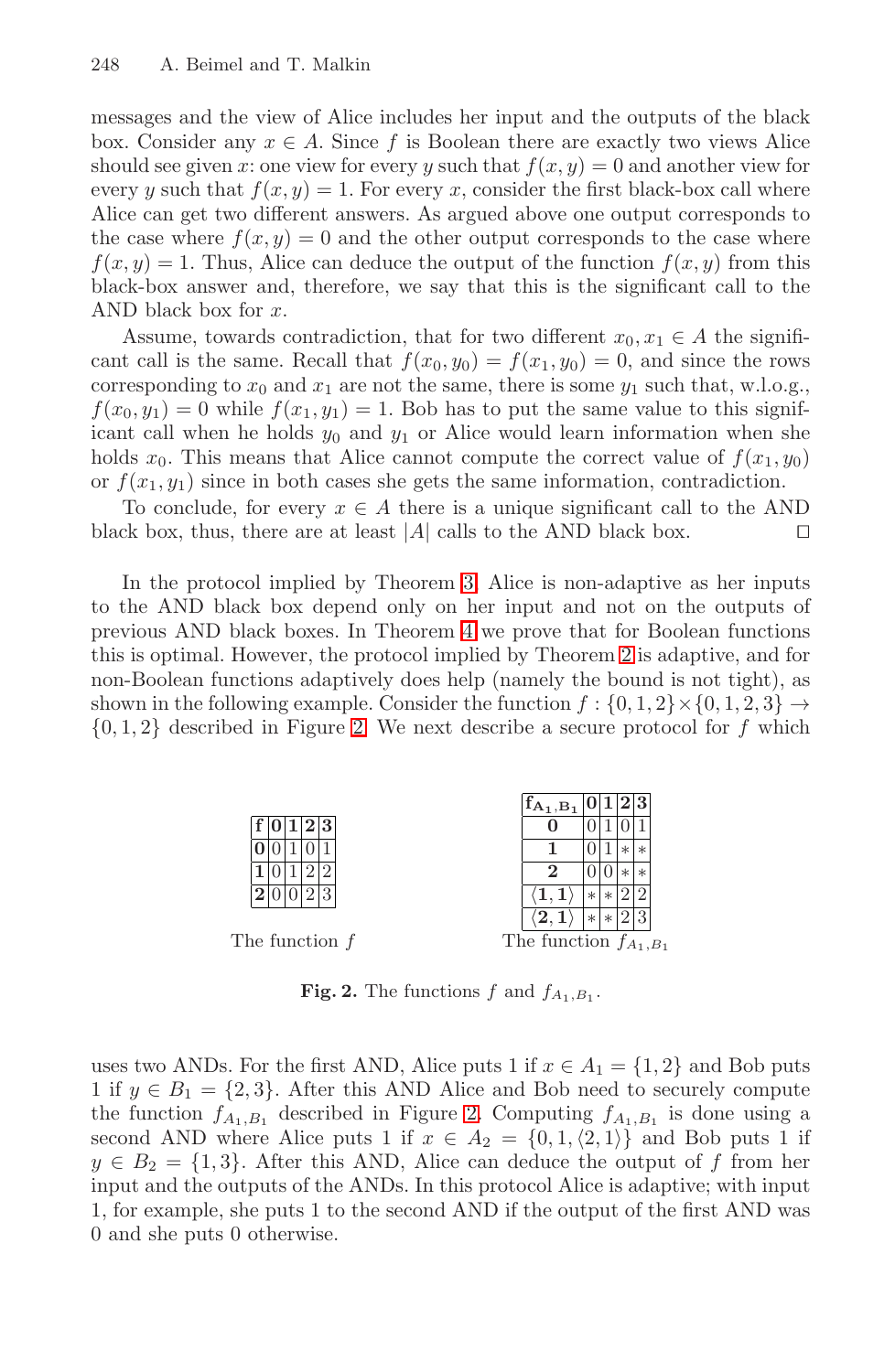### <span id="page-11-0"></span>**4 Randomized Protocols**

In this section we investigate the power of randomization in our setting. We show that, in general, randomization helps: the gap between the number of ANDs required by a randomized protocol and a deterministic one may be exponential. We also quantify *how much* randomization can help, and study its limits. Finally, we show that allowing a statistically secure protocol with some error probability may significantly reduce the number of ANDs compared to the number required by a perfect randomized protocol.

### **4.1 Randomization Helps**

The following theorem, adapted from [\[16\]](#page-18-0), establishes an upper bound on the number of ANDs needed to securely compute a function, in terms of the number of gates in its circuit. Together with our characterization for deterministic protocols in the previous section, the theorem proves that randomization helps, as we elaborate below.

**Theorem 5 ([\[16\]](#page-18-0)).** *If* f *can be computed by a Boolean circuit with fan-in* 2 *whose size is* s*, then there is a perfectly-secure randomized protocol computing* f *which uses* 4s *AND calls.*

*Proof.* Theorem 5 is proved in [\[16\]](#page-18-0) by having each of the parties additively secretshare their inputs, and then processing the shares through each of the gates in the circuit. Depending on the gate, the parties may need to use the primitive of *1-out-of-4 Oblivious Transfer*, which can be implemented using four ANDs.

We next describe the protocol in our context. Alice and Bob compute the function f one gate at a time, such that for each wire in the circuit, Alice and Bob hold two random bits whose exclusive-or is the correct value for that wire in a non-secure computation of the circuit (see Figure [3\)](#page-12-0). For initialization, for every variable  $x_i$  held by Alice, the bits held by Alice and Bob respectively are  $(s_A, s_B)$  where Alice holds the bit  $s_A = x_i$  and Bob holds the bit  $s_B = 0$ . The variables held by Bob are dealt symmetrically. We next explain how to compute a Boolean gate G where the correct values of its inputs computed by the circuit are s1 and s2 and the correct value of the output of the gate is  $s3 = G(s1, s2)$ . Before the computation of the gate Alice holds  $(s1<sub>A</sub>, s2<sub>A</sub>)$  and Bob holds  $(s1_B, s2_B)$  such that  $s1 = s1_A \oplus s1_B$  and  $s2 = s2_A \oplus s2_B$ . At the end of the computation Alice and Bob should hold random bits  $(s3<sub>A</sub>, s3<sub>B</sub>)$  such that  $s3 = s3_A \oplus s3_B$ . To compute the gate, Bob chooses a random bit  $s3_B$ , and computes the value of  $s3_A$  for the 4 possible values  $(0, 0), (0, 1), (1, 0),$  and  $(1, 1)$ of Alice's inputs  $(s1_A, s2_A)$ . That is, Bob computes for every  $a1, a2 \in \{0, 1\}$  the value  $s3_A = s3_B \oplus G(a1 \oplus s1_B, a2 \oplus s2_B)$ . Thereafter, Alice and Bob perform four ANDs, corresponding to the possible values of Alice's inputs, where Alice puts 1 to the AND execution corresponding to her true inputs  $(s1<sub>A</sub>, s2<sub>A</sub>)$ , and 0 to the other three, and Bob puts the values of  $s3_A$  he computed. For the final gate application, Bob chooses  $s3_B = 0$ , so that Alice's output for that gate (in the appropriate AND execution) is the output of the function. The correctness and privacy of this protocol are easy to verify.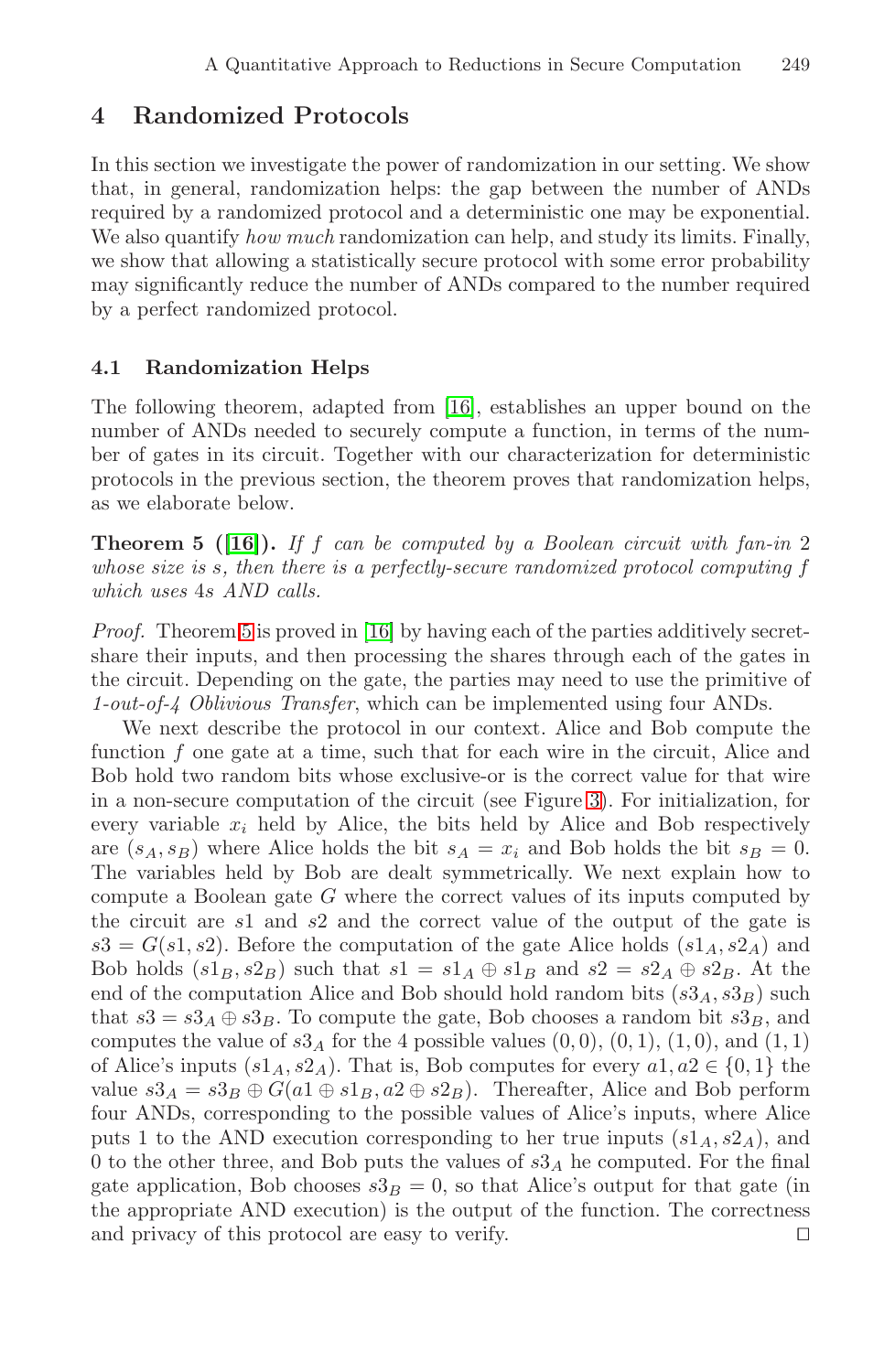<span id="page-12-0"></span>

**Fig. 3.** A secure evaluation of a gate G.

The above theorem applies for circuits with gates which are arbitrary Boolean functions with fan-in 2. Depending on the circuit, the theorem can be optimized to achieve a smaller number of ANDs, as some of the gates may require only 2 ANDs (when one of the incoming wires is from Bob's initial inputs) or no ANDs (when the gate computes exclusive-or). Such optimizations are used in the following examples to obtain slightly better parameters than guaranteed by a direct application of the theorem as stated.

We conclude that randomization helps for functions where the upper bound promised by Theorem [5](#page-11-0) for randomized protocols is smaller than the lower bound established in Theorem [2](#page-7-0) for deterministic protocols. We next provide a few concrete examples, which exhibit when and how much randomization helps.

*Example 1 (Inner Product* IP<sub>n</sub>). Let IP<sub>n</sub> :  $\{0,1\}^n \times \{0,1\}^n \rightarrow \{0,1\}$  be the inner-product modulo 2 function, that is,  $IP_n(x, y) = \bigoplus_{i=1}^n x_i y_i$ . We show that the function  $IP_n$  can be computed with 2n ANDs using a perfect randomized protocol, but requires at least  $2<sup>n</sup> - 1$  ANDs in any deterministic protocol.

**Lemma 4.** The function  $IP_n$  can be securely computed with  $2n$  *ANDs using a randomized protocol. Any deterministic protocol for securely computing*  $IP_n$ *requires at least*  $2^n - 1$  *ANDs (and there is a deterministic protocol using this number of ANDs).*

*Proof.* Consider the following protocol on input  $x = x_1, \ldots, x_n$  for Alice and  $y = y_1, \ldots, y_n$  for Bob. Bob chooses  $r_1, \ldots, r_{n-1} \in \{0, 1\}^n$  uniformly at random and sets  $r_n \leftarrow \bigoplus_{i=1}^{n-1} r_i$ . Then, for each  $i = 1, \ldots, n$ , Alice and Bob run two ANDs, as follows:  $a_i^0 \leftarrow \wedge (1 - x_i, r_i)$  and  $a_i^1 \leftarrow \wedge (x_i, y_i \oplus r_i)$ . Alice outputs  $\bigoplus_{i=1}^n a_i^{x_i} = \text{IP}_n(x, y)$ . The claims about deterministic protocols for  $\text{IP}_n$  follow from Theorem [4](#page-9-0) and Theorem [3.](#page-9-0)

As we will explain in Example [5,](#page-17-0) the number of ANDs in this protocol is tight up to a constant, since every randomized protocol for IP<sub>n</sub> requires at least  $n/2$ ANDs even if we allow errors and statistical privacy. We next show a tradeoff between the number of random bits and the number of ANDs.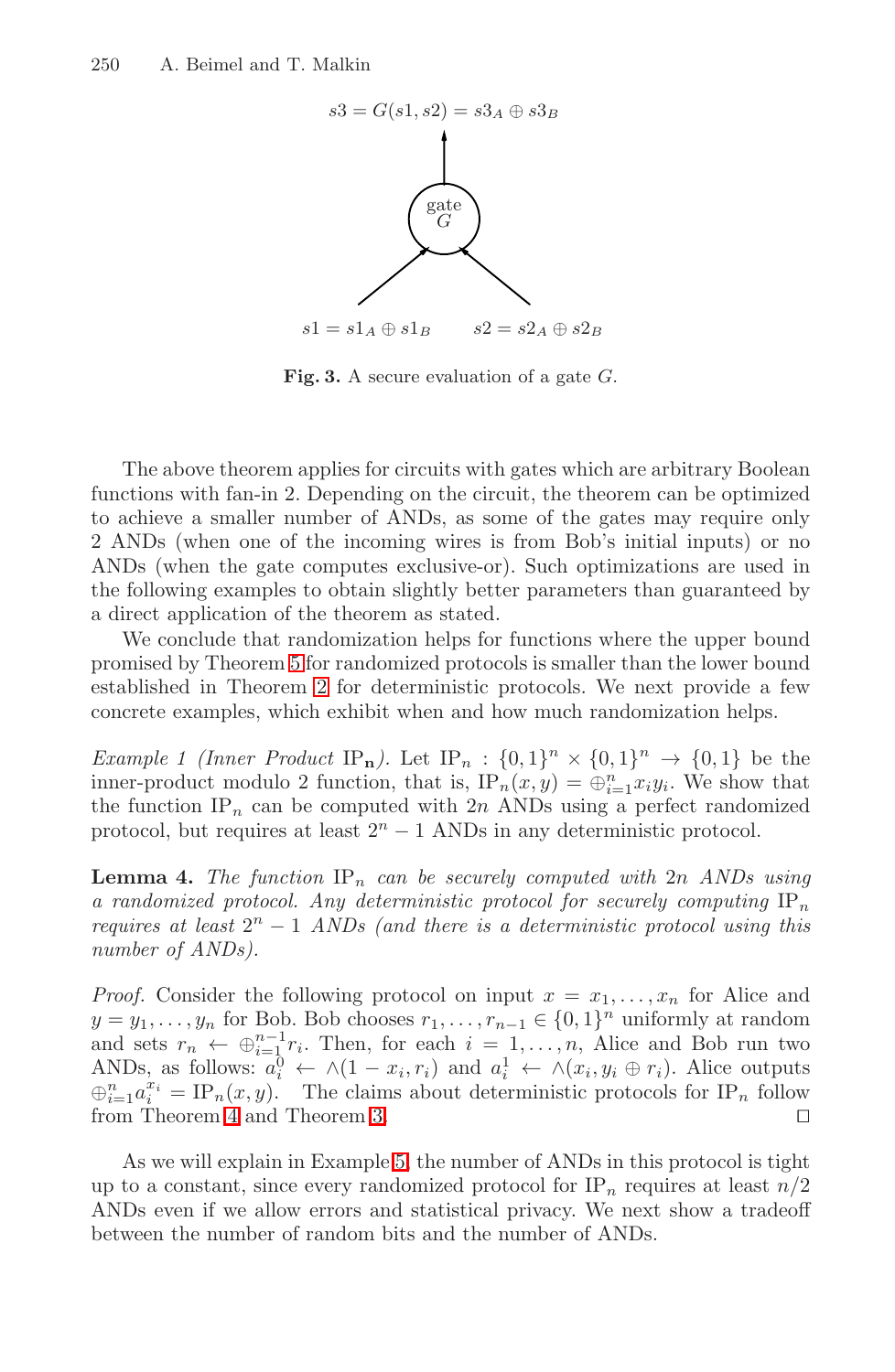# A randomized protocol for  $IP_3\downarrow$ <sub>(1,1,1)</sub> with 4 ANDs

Alice's input:  $x_1, x_2, x_3$  where the number of variables with value 1 is  $\leq 2$ . Bob's input:  $y_1, y_2, y_3$ Alice's desired output:  $x_1y_1 \oplus x_2y_2 \oplus x_3y_3$ Bob chooses r at random from  $\{0, 1\}.$ Alice sets  $a = 1$  iff exactly one of her inputs has value 1. Alice and Bob execute the following 4 ANDs:  $a_1 \leftarrow \wedge (x_1, y_1 \oplus r), \ \ a_2 \leftarrow \wedge (x_2, y_2 \oplus r),$  $a_3 \leftarrow \wedge (x_3, y_3 \oplus r), a_4 \leftarrow \wedge (a, r).$ Alice's ouput:  $a_1 \oplus a_2 \oplus a_3 \oplus a_4$ .

**Fig. 4.** A randomized protocol with 4 ANDs for a function requiring 6 ANDs in any deterministic protocol.

**Lemma 5.** *The function* IP<sub>n</sub> can be securely computed using  $R-1$  random bits *and*  $R2^{\lceil n/R \rceil}$  *ANDs, for all*  $1 \leq R \leq n$ *.* 

*Proof.* The protocol is a generalization of the protocol described in the proof of Lemma [4.](#page-12-0) Denote  $n' = \lceil n/R \rceil$ . Bob chooses  $R-1$  random bits  $r_1, \ldots, r_{R-1}$  and sets  $r_R \leftarrow \bigoplus_{i=1}^{R-1} r_i$ . Then, for  $i=0$  to  $R-1$  Alice and Bob compute the function  $a_i \leftarrow \text{IP}(\langle x_{in'+1}, \ldots, x_{(i+1)n'} \rangle, \langle y_{in'+1}, \ldots, y_{(i+1)n'} \rangle) \oplus r_i$  using the secure deter-ministic protocol of Theorem [3,](#page-9-0) which uses  $2^{n/R}$  ANDs, where Alice's input is  $\langle x_{in'+1},\ldots,x_{(i+1)n'}\rangle$  and Bob's input is  $\langle y_{in'+1},\ldots,y_{(i+1)n'}\rangle$ ,  $r_i$ . Alice outputs the value  $\bigoplus_{i=0}^{R-1} a_i$  which by the properties of IP and the choice of the  $r_i$ 's is the correct value. Since the first  $R-1$  random bits are chosen independently and the deterministic IP protocol is secure, the protocol we construct is secure.  $\square$ 

*Example 2 (Restricted* IP**3***).* Consider the restricted-domain inner product function IP<sub>3</sub>, where Alice's input cannot be  $x = (1, 1, 1)$ , and denote it by IP<sub>3</sub> $\downarrow$ <sub>(1,1,1)</sub>. We show in Figure 4 that this function can be computed with 4 ANDs in a randomized protocol with perfect privacy and correctness, but requires 6 ANDs in any deterministic protocol. We note that 4 is the smallest number of ANDs for which we can prove that randomization helps (in Section [4.3](#page-17-0) we will see that for one AND we can prove randomization does not help). We leave as an open problem whether randomization helps or not for the case of 2 or 3 ANDs.

**Lemma 6.** *The function*  $IP_3\downarrow_{\overline{(1,1,1)}}$  *can be securely computed with*  $\downarrow$  *ANDs in a randomized protocol, but the minimal number of ANDs required by a deterministic protocol for this function is 6.*

*Example 3 (Equality* EQ<sub>n</sub>). Let EQ<sub>n</sub> :  $\{0,1\}^n \times \{0,1\}^n \rightarrow \{0,1\}$  be the equality function, that is,  $EQ_n(x, y) = 1$  iff  $x = y$ . We show below that the number of ANDs required to compute the function  $EQ_n$  using a perfect deterministic protocol is exponential in  $n$ , while using a perfect randomized protocol this number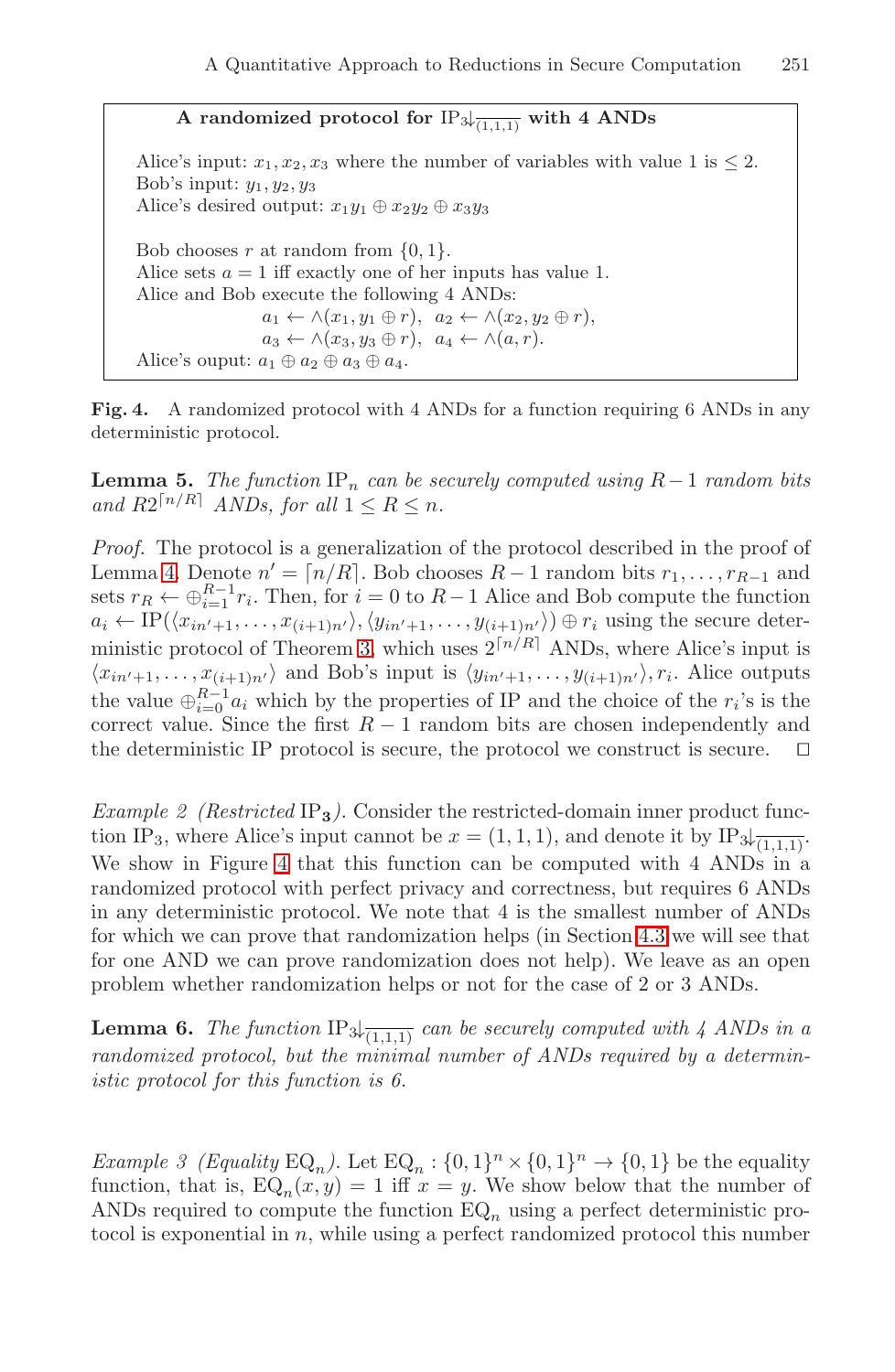#### A randomized (imperfect) protocol with for  $EQ_n$

Alice's input:  $x = x_1, ..., x_n \in \{0, 1\}^n$ Bob's input:  $y = y_1, ..., y_n \in \{0, 1\}^n$ Alice's desired output:  $EQ<sub>n</sub>(x, y)$ 

Bob chooses k vectors  $r^1, \ldots, r^k \in \{0, 1\}^n$  uniformly at random, Bob sends  $\mathbf{r}^1, \ldots, \mathbf{r}^k \in \{0,1\}^n$  to Alice Alice computes  $a_j = \text{IP}_n(x, r^j)$  for  $j = 1, \ldots, k$ , and sets  $a = a_1, \ldots, a_k$ Bob computes  $b_j = \text{IP}_n(y, r^j)$  for  $j = 1, \ldots, k$ , and sets  $b = b_1, \ldots, b_k$ Alice and Bob use the randomized prot. of Lemma 7 to compute  $EQ_k(a, b)$ . Alice's ouput: the output of the protocol for  $EQ_k(a, b)$ .

**Fig. 5.** A randomized protocol with  $O(k)$  ANDs,  $1/2^k$  error and  $2/2^k$  distance for  $EQ_n$ .

is linear in n, and using a randomized protocol with small error probability and statistical privacy, the number of ANDs is independent of  $n$  and depends only on the allowed error and distance (which are exponentially small in the number of ANDs). The specific lemmas are stated below.

**Lemma 7.** Any deterministic protocol computing  $EQ_n$  must use at least  $2^n$ *ANDs, and there is a deterministic protocl with this number of ANDs. Any*  $perfectly\text{-}secure\ randomized\ protocol\ computing\ EQ_n\ must\ use\ at\ least\ n\ ANDs,$ *and there exits such a protocol using* O(n) *ANDs.*

*Proof.* Noting that the matrix for  $EQ_n$  is the identity matrix, the upper bound for deterministic protocols follows directly from Theorem [3.](#page-9-0) The lower bound for deterministic protocols follows from Theorem [4,](#page-9-0) since the matrix satisfies all the conditions of the theorem (including the all-zero column, if we exchange the roles of 0 and 1 outputs in one of the rows). The upper bound for randomized protocols follows from Theorem [5,](#page-11-0) by noting that there is a Boolean circuit with fan-in 2 and with  $O(n)$  gates that computes  $EQ_n$ . The lower bound for randomized protocols follows from Theorem [6](#page-15-0) below.

**Lemma 8.** For every k, the function  $EQ_n$  can be computed with  $O(k)$  ANDs by *a randimized protocol with*  $1/2^k$  *error and at most*  $1/2^k$  *statistical distance.* 

*Proof.* The protocl securely-computing  $EQ_n$  is described in Figure 5. The idea of the protocol is to approximately compare the initial  $n$ -bit inputs by (exactly) comparing  $k$  inner products of the inputs with random strings, which as we saw can be done using  $O(k)$  ANDs. It is clear that if  $EQ_n(x, y) = 1$  (i.e., the inputs are equal) the protocol does not err. On the other hand,  $Pr[a^j \neq b^j]EQ_n(x, y) =$  $[0] = 1/2$  for every j, and since the vectors  $r<sup>j</sup>$  are chosen independently at random,  $Pr[EQ_k(a, b) = 1|EQ_n(x, y) = 0] = 1/2^k$ , which establishes the error.

We next prove that the protocol has statistical privacy. Intuitively, Alice learns information only when she gets an incorrect output. Formally, fix any  $x, y, y' \in \{0, 1\}^n$  such that  $y \neq y'$  and  $EQ_n(x, y) = EQ_n(x, y')$ , and compute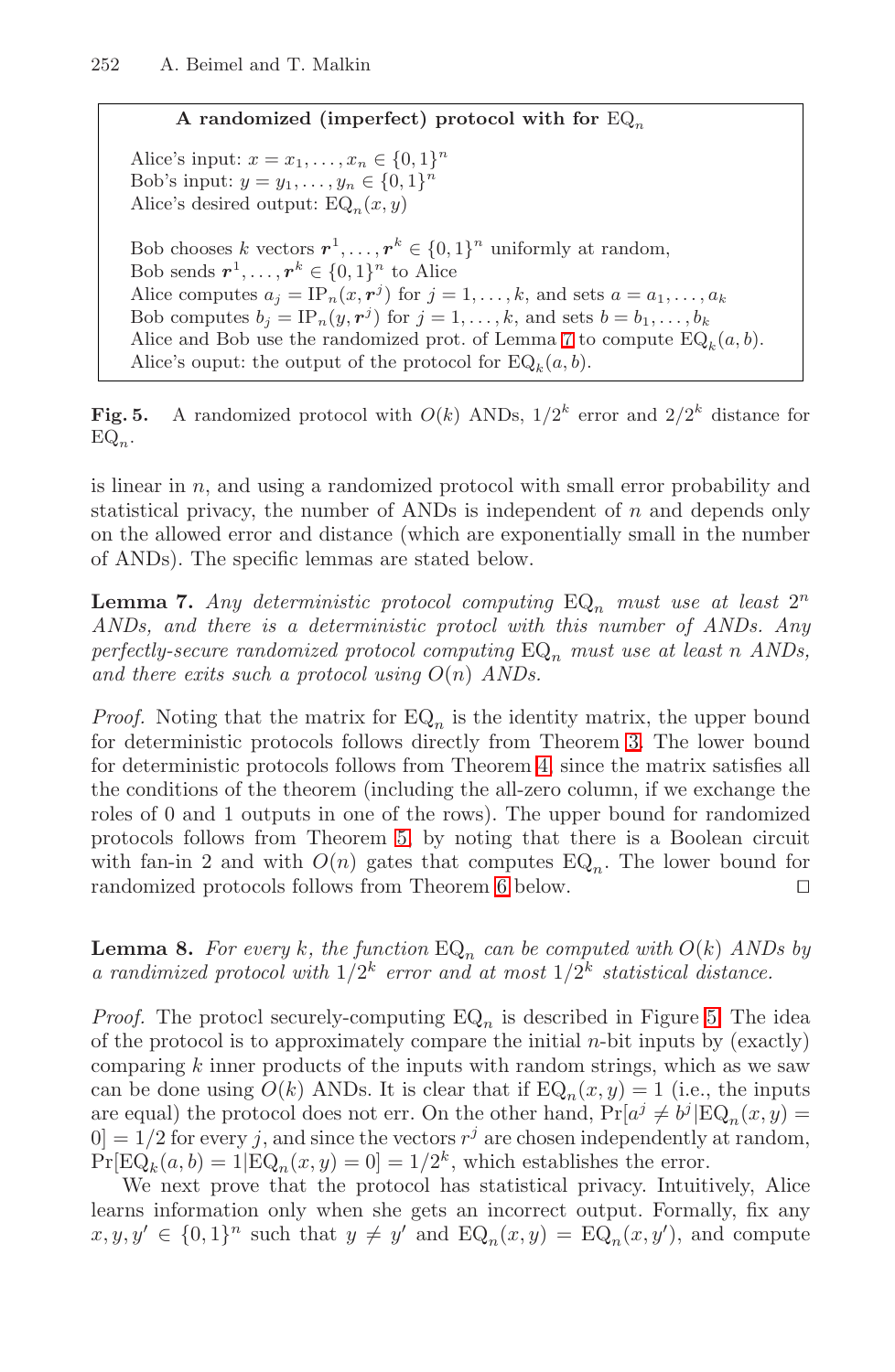<span id="page-15-0"></span>the statistical distance between the view seen by Alice holding input  $x$ , when executing the protocol with Bob's input set to  $y$  or to  $y'$  (we will denote the corresponding vectors computed in the protocol by  $(a, b)$  and  $(a', b')$  respectively). Observe that if  $EQ_n(x, y) = 1$ , y and y' must be identical. Thus, we only need to consider the case where  $EQ_n(x, y) = 0$ , namely  $x, y, y'$  are three different vectors. The only information that Alice gets in the protocol which depends on Bob's input, is the output of the perfectly secure protocol for  $EQ_k(a, b)$  (or  $EQ_k(a', b')$ ). This implies that given this output is the same, the views are distributed identically. On the other hand, we can bound the probability that this output is not the same, as follows.

$$
Pr[EQ_k(a, b) \neq EQ_k(a', b')]EQ_n(x, y) = 0]
$$
  
\n
$$
\leq Pr[EQ_k(a, b) = 1]EQ_n(x, y) = 0] + [EQ_k(a', b') = 1]EQ_n(x, y) = 0] = 2/2^{k}.
$$

We may therefore conclude that the statistical distance between Alice's views for input  $(x, y)$  vs.  $(x, y')$  is at most  $1/2^k$ . Finally, note that Bob does not receive any messages in this protocol, so Alice's perfect privacy follows immediately.  $\square$ 

The number of ANDs used in the last lemma is independent of  $n$ , exhibiting an inherent gap between perfect and imperfect protocols. In order to get exponentially small statistical distance and error in this protocol, the number of ANDs should still be set to be linear in n, though it may be smaller than n. Setting the number of ANDs to be polylogarithmic in  $n$  will already give a negligible statistical distance and error. This should be contrasted with the lower bounds of n (or  $2^n$ ) ANDs for perfect randomized (or deterministic, resp.) protocols for this function.

#### **4.2 How Much Does Randomization Help?**

In the previous section we showed that randomization can help significantly compared to deterministic protocols. In this section we consider the limitations of randomized protocols. We first show lower bounds on the number of ANDs required in randomized protocols. For a function  $f: \{0,1\}^n \times \{0,1\}^n \rightarrow \{0,1\}^n$ our lower bound is at most  $n$ . Notice, that by Theorem [5](#page-11-0) we cannot prove super-linear lower-bounds on the number of calls to the AND black box for explicit functions unless we prove super-linear lower-bounds for circuit complexity of explicit functions which is a long-standing open problem. We use our lower bounds to show that for Boolean functions the gap in the number of calls to the AND black box between deterministic protocols and randomized protocols with perfect security can be at most exponential.

We start by giving two lower bounds on the number of ANDs in perfectlysecure protocols. The proofs of these lower bounds is omitted for lack of space.

**Theorem 6.** Let  $f : A \times B \rightarrow C$  be a function s.t. all columns of  $M_f$  are *equivalent and no two columns are the same. The number of AND black box calls in any perfectly-secure randomized protocol computing* f *is at least*  $\lceil \log |B| \rceil$ .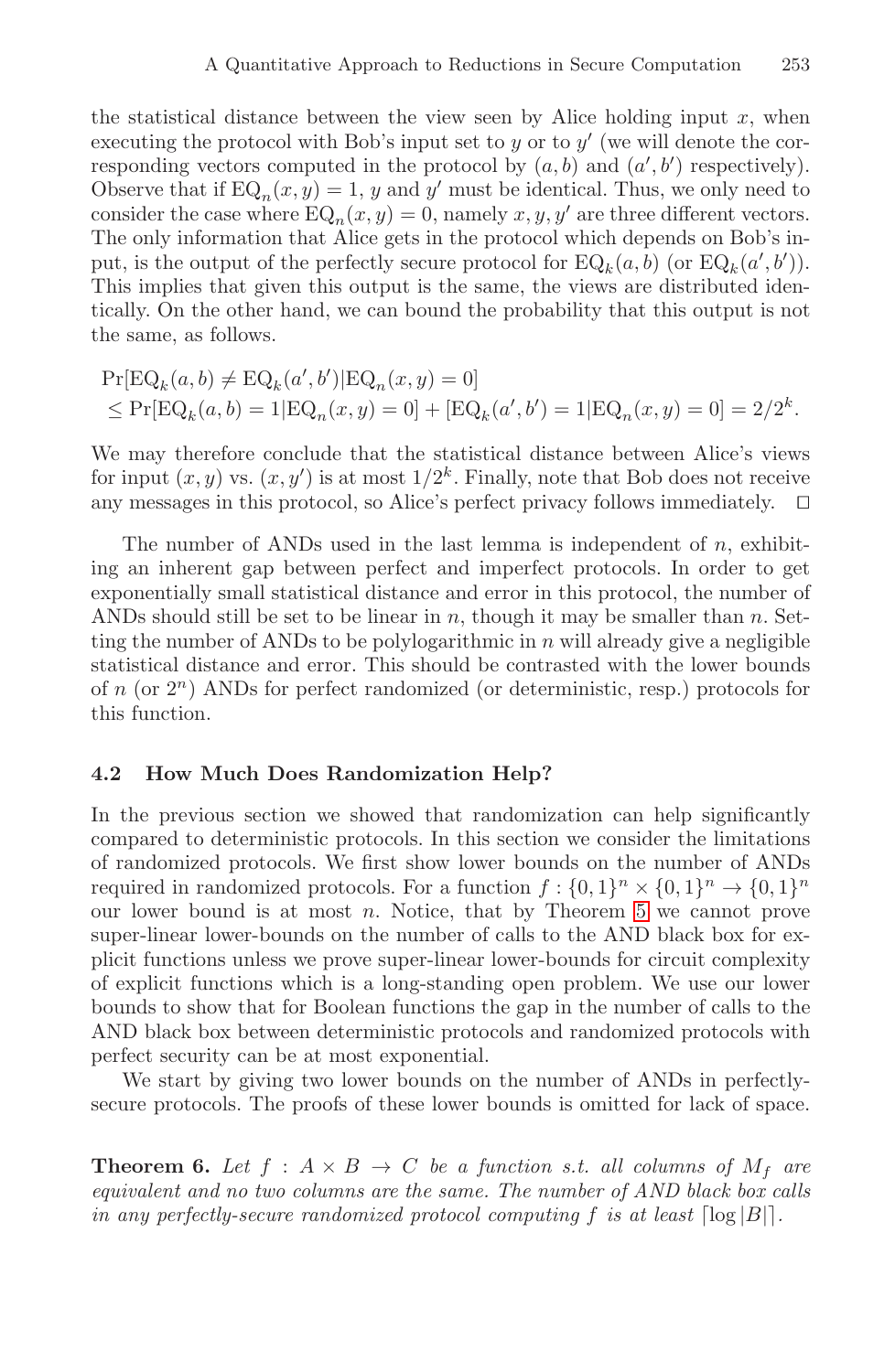<span id="page-16-0"></span>*Example 4* ( $\binom{n}{1}$ OT). Consider the function  $\binom{n}{1}$ OT :  $\{1, ..., n\} \times \{0, 1\}^n \to \{0, 1\}$ defined as  $\binom{n}{1}$ OT $(i, \langle y_1, \ldots, y_n \rangle) = y_i$ . Theorem [6](#page-15-0) proves that in any perfectlysecure protocol for  $\binom{n}{1}$ OT the number of ANDs is at least  $n^3$ . This implies that in any perfectly-secure protocol for  $\binom{n}{1}$ OT using an  $\binom{2}{1}$ OT black box the number of  $\binom{2}{1}$ OT is at least  $n/2$ . This reproves the result of Dodis and Micali [\[14\]](#page-18-0) up to a factor of 2 (our proof does not use information theory).

**Theorem 7.** *Let*  $f : A \times B \rightarrow \{0,1\}$  *be a* Boolean *function s.t. all columns of*  $M_f$  are equivalent, no two rows of  $M_f$  are the same, and there is some  $y_0 \in B$ *s.t.*  $f(x, y_0) = 0$  *for every*  $x \in A$ *. Then, the number of calls to the AND black box in any perfectly-secure randomized protocol computing* f *is at least*  $\lceil \log |A| \rceil$ .

The next theorem states that for Boolean functions the gap in the number of AND black-box calls between deterministic protocols and randomized protocols with perfect security is at most exponential. This seems to resemble the simple derandomization of randomized algorithms, however this resemblance is misleading (as executing a secure protocol with all possible random coins might leek information). As an example of the difficulty, the gap can be much larger for non-perfect randomized protocols. Another example is the malicious model where randomization is essential (see, e.g., [\[14\]](#page-18-0)). We prove the gap between randomized and deterministic protocols by combining the lower bounds we proved on randomized protocols and the upper bounds for deterministic protocols.

**Theorem 8.** *Let* f *be a* Boolean *function. If there exists a perfectly-secure randomized protocol computing* f *using* q *ANDs then there is a deterministic protocol computing* f *with* 2<sup>q</sup> *ANDs.*

*Proof.* By Lemma [1,](#page-6-0) the function f can be securely computed with  $q$  ANDs if and only if every equivalence class of the columns of  $M_f$  can be computed securely with  $q$  ANDs. Thus, by Theorem 7, the number of distinct rows in any equivalence class is at most at most  $2<sup>q</sup>$ . By Theorem [3,](#page-9-0) there is a deterministic protocol securely computing every equivalence class of  $f$  using  $2<sup>q</sup>$  ANDs, and therefore, by Lemma [1,](#page-6-0) such protocol exists for  $f$ .

We next generalize Theorem [6](#page-15-0) to protocols which might err with some probability. We first recall some definitions from communication complexity (for more information on this subject see [\[23\]](#page-19-0)). The one-round randomized communication complexity in the public random coin model is defined as follows: Alice and Bob each have a private input and they have a shared random input. Bob sends one message to Alice, and Alice computes the output of the protocol (there are no privacy requirements). The error of the protocol is the probability that Alice outputs a value different than  $f(x, y)$ . A protocol computes f with error  $\epsilon$  if for every inputs  $x, y$  its error is at most  $\epsilon$ . Let  $R_{\epsilon}^{\text{pub}, B \to A}(f)$  be the number of communication bits in the best such protocol computing f with error  $\epsilon$ .

<sup>3</sup> Using Theorem 9 below, one can prove that even in statistically-secure protocols for  $\binom{n}{1}$ OT the number of ANDs is  $\Omega(n)$ .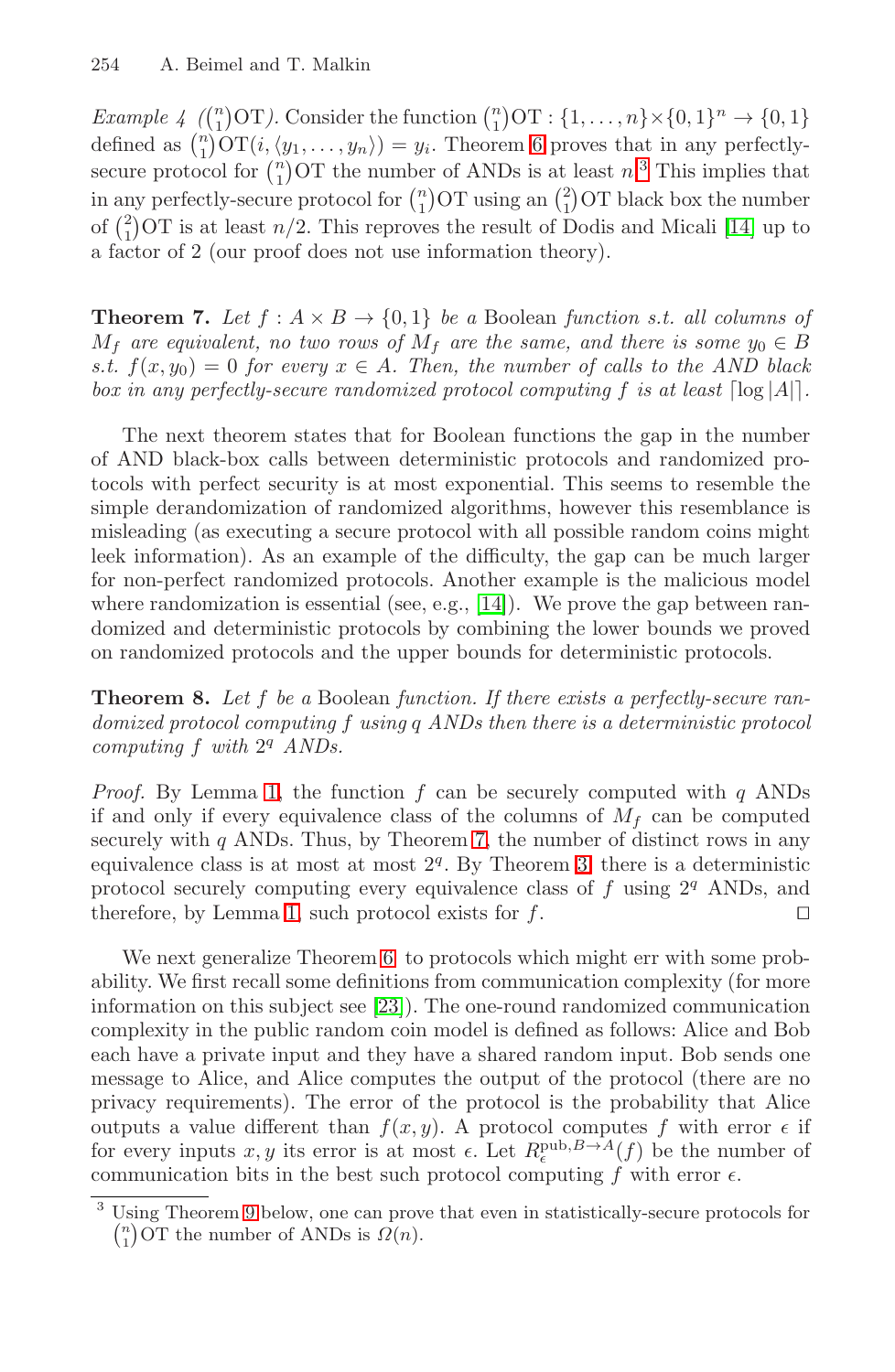<span id="page-17-0"></span>**Theorem 9.** Let  $f: A \times B \rightarrow \{0, 1\}$  be a Boolean function s.t. all the columns *of* M<sup>f</sup> *are equivalent and no two columns are identical. Then, in any randomized*  $(\epsilon, \delta)$ -secure protocol computing f, the number of ANDs is at least  $R_{\epsilon+7\delta}^{\text{pub}, B\to A}(f)$ .

The proof of Theorem [9](#page-16-0) is omitted for lack of space. Theorem [6](#page-15-0) is a special case of Theorem [9](#page-16-0) since it easy to see that  $R_0^{\text{pub}, B \to A}(f) = \lceil \log |B| \rceil$ .

*Example 5.* By [\[15\]](#page-18-0) it holds that  $R_{\epsilon}^{\text{pub},B\to A}(\text{IP}_n) = n/2$  for every  $\epsilon < 1/2$ . Thus, unlike EQ<sub>n</sub>, for every  $\epsilon$ ,  $\delta$  where  $\epsilon + 7\delta < 1/2$ , the inner-product function does not have an  $(\epsilon, \delta)$ -secure protocol which uses less than  $n/2$  ANDs.

#### **4.3 One AND: Randomization Does Not Help**

We have seen that randomization can significantly reduce (up to an exponential factor) the number of required ANDs, and that already with 4 ANDs, randomized protocols compute a strictly stronger class of functions than deterministic protocols with the same number of ANDs. On the other hand, it is known (see Theorem [1\)](#page-6-0) that for secure computation in our model without any ANDs, randomization does not help. In this section we show that with *one* AND randomization still does not help.

**Theorem 10.** Let  $f : A \times B \to C$  be a function such that all the columns of  $M_f$  are equivalent according to  $\equiv_C$ . The function f can be computed securely by *a randomized protocol using one call to the AND black box if and only if there are*  $A_1 \subseteq A$  *and*  $B_1 \subseteq B$  *such that:* 

- *1. For every*  $x \in A_1$ *,*  $y_0 \notin B_1$ *, and*  $y_1 \in B_1$  *it holds that*  $f(x, y_0) \neq f(x, y_1)$ *,*
- 2. For every  $x \in A$  and every  $y, y' \in B$  such that either  $x \notin A_1$  or  $y, y \notin B_1$  it *holds that*  $f(x, y) = f(x, y')$ .
- 3. For every  $x \in A_1$  and every  $y, y' \in B$  it holds that  $f(x, y) = f(x, y')$ .

*Proof.* First, if Conditions  $(1)-(3)$  hold then, by Theorem [2,](#page-7-0) f can be computed by a secure (deterministic) protocol with 1 AND. The function  $f_{A_1,B_1}$  can be computed by Alice without any communication since each row of  $f_{A_1,B_1}$  is constant.

For the other direction, assume there is a secure protocol that computes  $f$ with 1 AND. Fix any communication string  $c$  that has positive probability for some fixed inputs; by Lemma [2](#page-6-0) c has positive probability given every  $x, y$ . Now, define  $A_1 = \{x : \Pr | \text{ Alice puts 1 to the black box with } x \text{ and communication} \}$  $c| > 0$ , and  $B_1 = \{y : \Pr$  Bob puts 1 to the black box with y and communication  $c > 0$ . By the correctness and privacy requirements of the protocol  $A_1$ and  $B_1$  satisfy Conditions (1)-(3).

The protocol proving the sufficiency of the conditions in Theorem 10 is deterministic. Thus,

**Corollary 1.** *Randomized protocols with one AND can compute securely exactly the same functions as deterministic protocols with one AND.*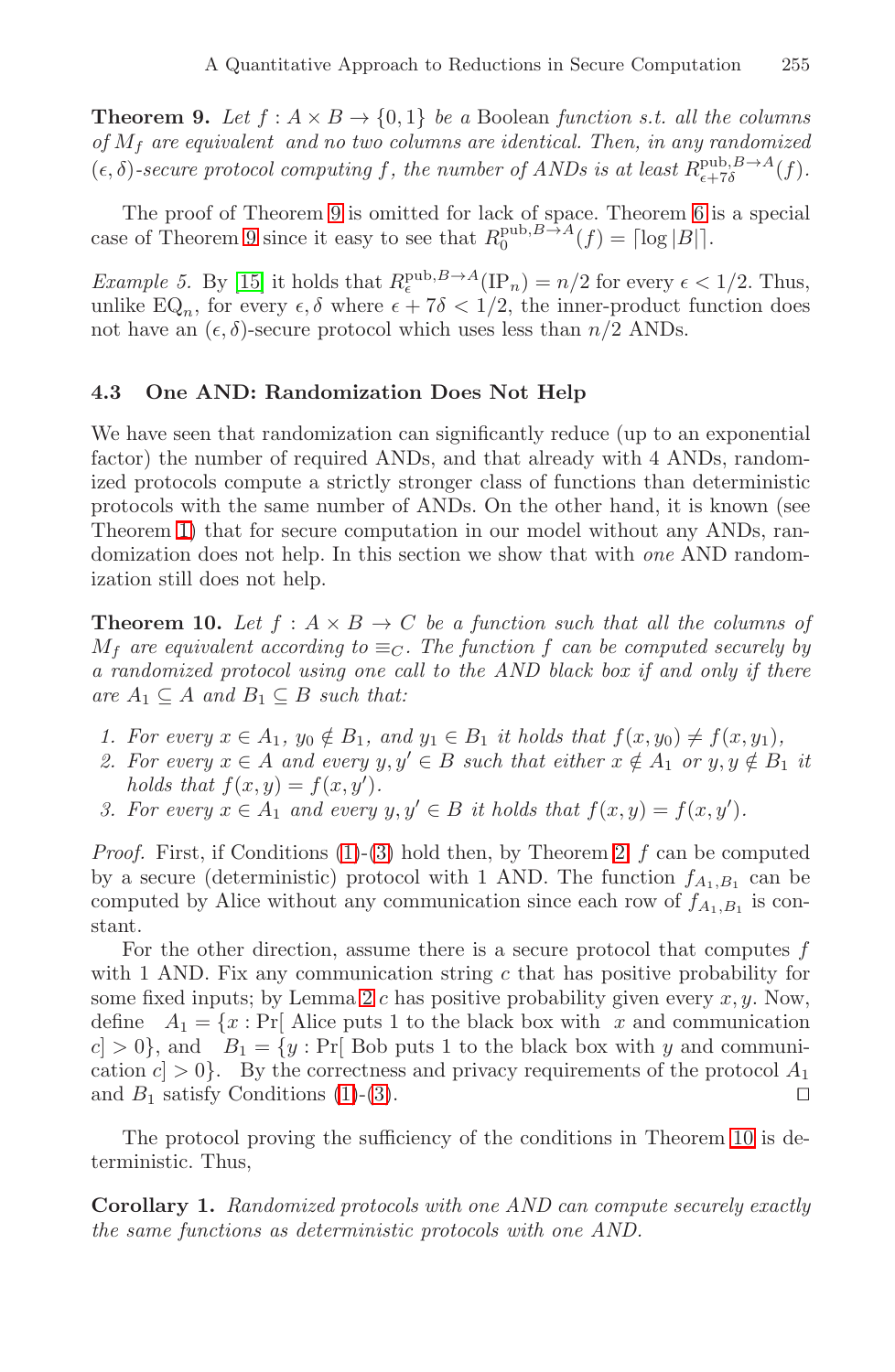<span id="page-18-0"></span>**Acknowledgments.** We thank Yuval Ishai for helpful discussions and Enav Weinreb for helpful remarks on earlier versions of this paper. We are also grateful to AT&T Labs–Research that hosted us for two weeks and for three years, respectively, during which part of this research was conducted.

# **References**

- 1. D. Beaver. Perfect privacy for two-party protocols. Technical Report TR-11-89, Computer Science, Harvard University, 1989.
- 2. D. Beaver. Correlated pseudorandomness and the complexity of private computations. In the 28th Symp. on the Theory of Computing, pages 479–488, 1996.
- 3. A. Beimel, T. Malkin, and S. Micali. The all-or-nothing nature of two-party secure computation. In CRYPTO '99, volume 1666 of LNCS, pages 80–97. Springer, 1999.
- 4. M. Ben-Or, S. Goldwasser, and A. Wigderson. Completeness theorems for noncryptographic fault-tolerant distributed computations. In the 20th Symp. on the Theory of Computing, pages 1–10, 1988.
- 5. G. Brassard and C. Crépeau. Oblivious transfers and privacy amplification. In EUROCRYPT '97, volume 1233 of LNCS, pages 334–347. Springer, 1997.
- 6. G. Brassard, C. Crépeau, and J.-M. Robert. Information theoretic reductions among disclosure problems. In the 27th Symp. on Foundations of Computer Science, pages 168–173, 1986.
- 7. G. Brassard, C. Crépeau, and M. Sántha. Oblivious transfers and intersecting codes. IEEE Trans. on Information Theory, 42(6):1769–1780, 1996.
- 8. R. Canetti. Security and composition of multiparty cryptographic protocols. J. of Cryptology, 13(1):143–202, 2000.
- 9. D. Chaum, C. Crépeau, and I. Damgård. Multiparty unconditionally secure protocols. In the 20th Symp. on the Theory of Computing, pages 11–19, 1988.
- 10. B. Chor and E. Kushilevitz. A zero-one law for Boolean privacy. SIAM J. on Discrete Mathematics, 4(1):36–47, 1991.
- 11. C. Crépeau. Equivalence between two flavors of oblivious transfers. In CRYPTO '87, volume 293 of LNCS, pages 350–354. Springer, 1988.
- 12. C. Crépeau and J. Kilian. Achieving oblivious transfer using weakened security assumptions. In 29th Symp. on Found. of Computer Science, pp. 42–52, 1988.
- 13. I. Damgard, J. Kilian, and L. Salvail. On the (im)possibility of basing oblivious transfer and bit commitment on weakened security assumptions. In EUROCRYPT '99, volume 1592 of LNCS, pages 56–73. Springer, 1999.
- 14. Y. Dodis and S. Micali. Lower bounds for oblivious transfer reductions. In EU-ROCRYPT '99, volume 1592 of LNCS, pages 42–55, 1999.
- 15. J. Forster. A linear lower bound on the unbounded error probabilistic communication complexity. In 16th Conf. on Comput. Complexity, pp. 100–106, 2001.
- 16. O. Goldreich and R. Vainish. How to solve any protocol problem—an efficiency improvement. In CRYPTO '87, vol. 293 of LNCS, pages 73–86. Springer, 1988.
- 17. Y. Ishai, J. Kilian, K. Nissim, and E. Petrank. Extending oblivious transfers efficiently. In CRYPTO 2003, volume 2729 of LNCS, pages 145–161, Springer, 2003.
- 18. J. Kilian. Basing cryptography on oblivious transfer. In Proc. of the 20th Symp. on the Theory of Computing, pages 20–31, 1988.
- 19. J. Kilian. A general completeness theorem for two-party games. In Proc. of the 23th Symp. on the Theory of Computing, pages 553–560, 1991.
- 20. J. Kilian. More general completeness theorems for two-party games. In Proc. of the 32nd Symp. on the Theory of Computing, pages 316–324, 2000.